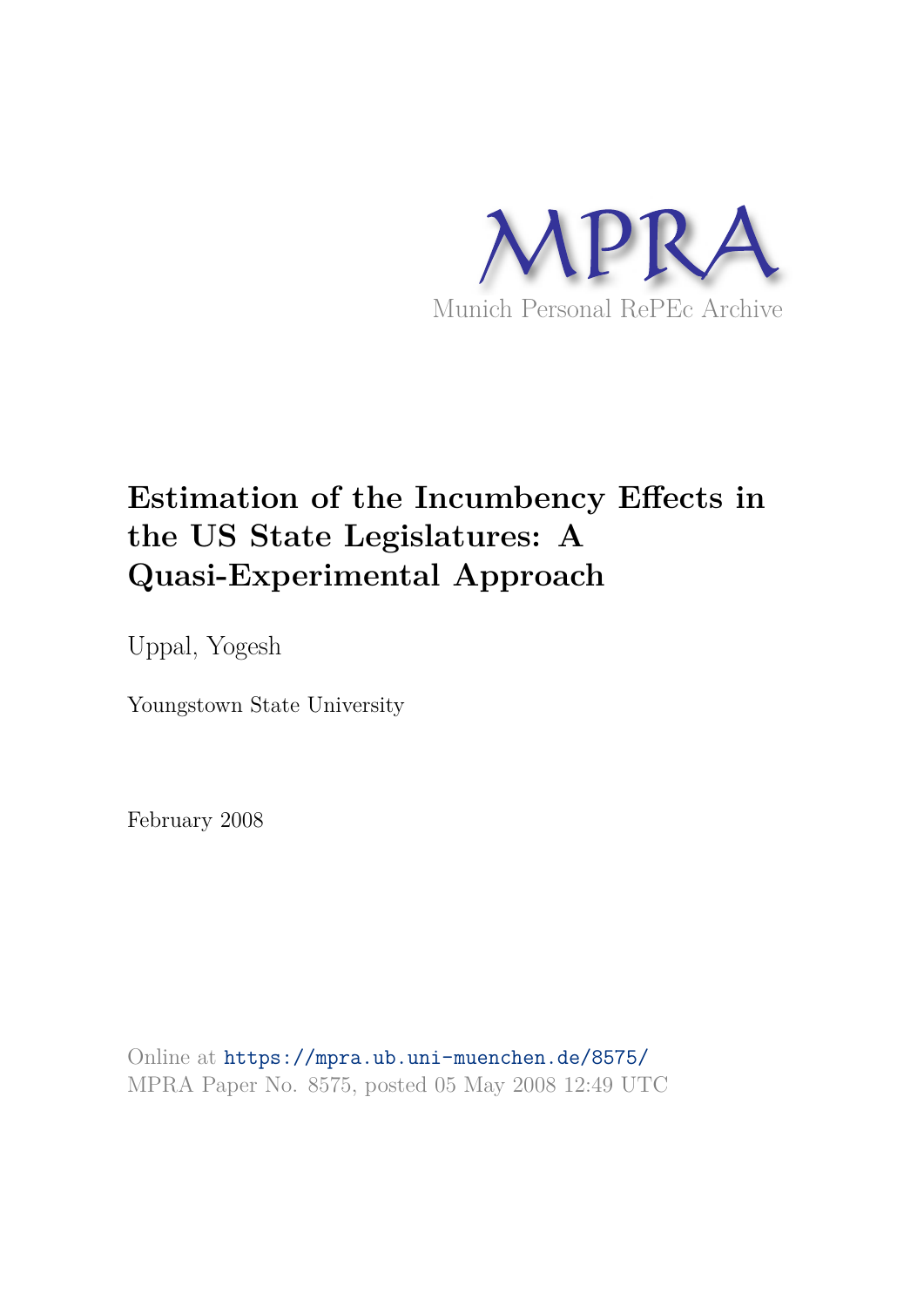# Estimating Incumbency Effects in the US State Legislatures: A Quasi-Experimental Study

Yogesh Uppal<sup>∗</sup> Department of Economics Youngstown State University Youngstown, OH 44555, USA Email: yuppal@ysu.edu April 27, 2008

#### **Abstract**

This paper estimates the incumbency effects in the legislative elections of 45 states in the US during the period 1968-89. I improve upon the existing measures of incumbency by using a quasi-experimental research design that isolates the effect due to incumbency from other contemporaneous factors such as candidate quality. I find that incumbency bestows a significant advantage on incumbents compared with their challengers. The incumbent candidates are about 30 percentage points more likely to win the next election and win 5.3 percentage point more votes than the challengers. However, the advantage is not as large as estimated from the previous methods.

<sup>∗</sup>This research has benefitted immensely from discussions with Amihai Glazer, Bernard Grofman, David Brownstone, Priya Ranjan, Kamal Sadiq and Christopher Carpenter. I would thank Keith Finlay and Albert Sumell for their helpful comments on an earlier draft of this paper. I would also thank the participants at the Plurality and Multi-round Electoral Systems Conference and the Democracy and its Development Conference sponsored by the Center for the Study of Democracy at the UC, Irvine. All errors are mine.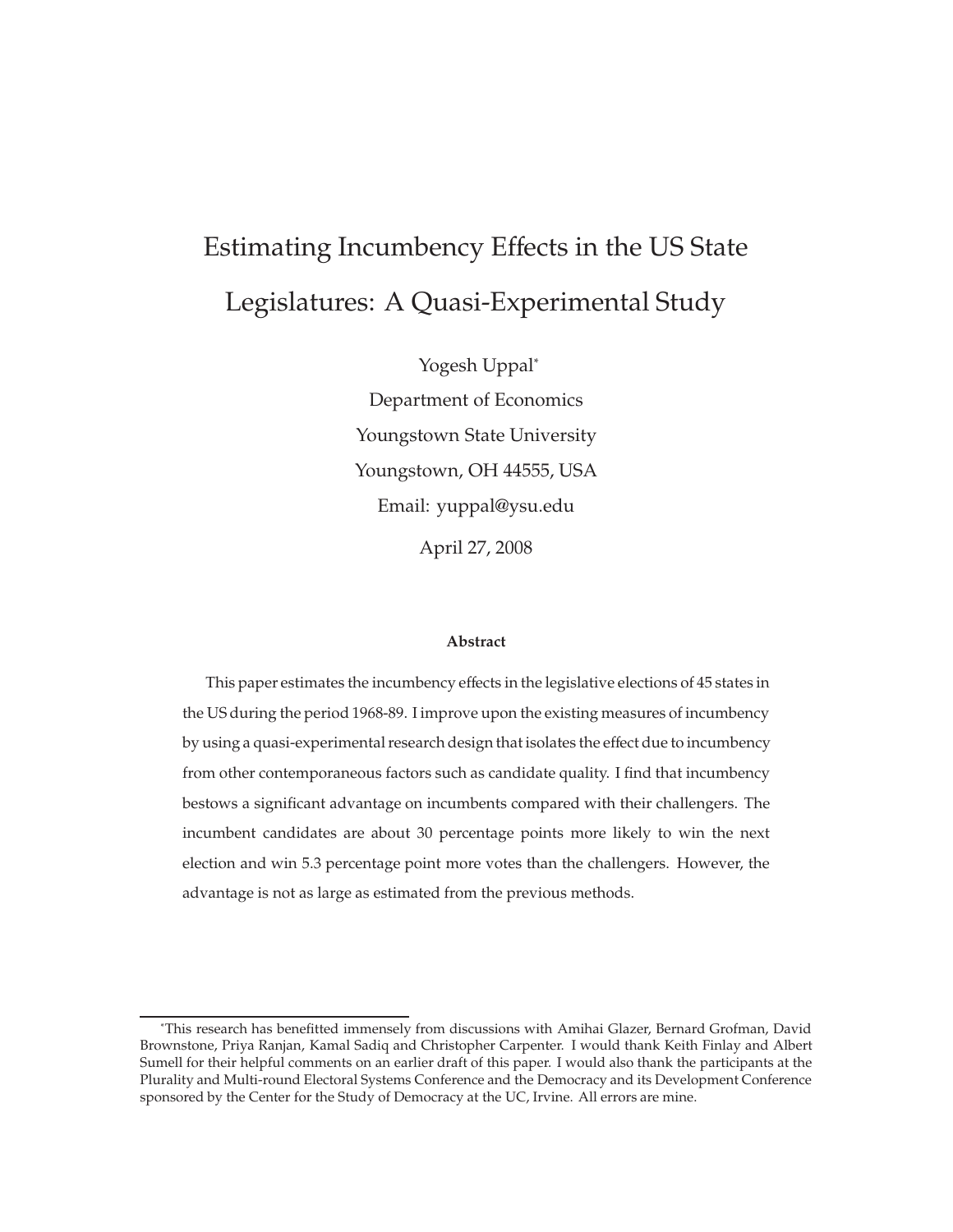## **1 Introduction**

Much research points to a significant advantage of incumbency in Congressional and state elections in the United States (Alford and Hibbing (1981); Gelman and King (1990); Breaux (1990); Holbrook and Tidmarch (1991); Cox and Morgenstern (1993,1995)). Though investigation of the reasons for the incumbency advantage has received much attention, little care has been taken to address the first order concerns of estimating the causal effect of incumbency.<sup>1</sup> This is especially true of methods used for estimating the incumbency effects at the state level. $2$ 

The main issue with the estimation of the incumbency effects, as with the estimation of treatment effects from any observational data, that it is not possible for the researcher to observe candidates both as incumbents and, in the counterfactual state, as non-incumbents at the same time. As a result, we cannot observe how incumbents would have done had they not become incumbents. The drawback of many existing methods is that they estimate the incumbency effects based on differential outcomes of incumbents and non-incumbents without ensuring if non-incumbents could be assumed to represent a good counterfactual case for incumbents. This would not be a problem if the assignment of incumbency status was determined randomly or exogenously. However, in practice, this assumption would most likely not be met, and hence, the estimated incumbency effect will suffer from a selection bias.

The selection bias arises because incumbents and non-incumbents are not likely to be comparable to start with. More specifically, it is highly plausible that incumbents may win in the first place due to their charismatic personality or their better type, and may continue

<sup>&</sup>lt;sup>1</sup>Many factors are said to contribute to the incumbency advantage: franking privileges (Mayhew (1974)), increased bureaucratic resources available to incumbents (Fiorina (1977)), personal staff and trips back home (Holbrook and Tidmarch (1991)), operating budgets available to the legislators (Cox and Morgenstern (1993)) and salary (Carey, Neimi and Powell (2000)).

 $2$ Many methods based primarily on Gelman and King (1990) identify the incumbency effects by comparing the vote share in the seats in which incumbents run for a reelection against the vote share in open seats controlling for partisan swings. The idea is that if incumbency has any advantage, the seats in which incumbents run for a reelection should observe greater winning vote share on average than the open seats. The other methods used are sophomore surge, the average vote gain enjoyed by freshman candidates running as incumbents for the first time, and the retirement slump, the average falloff in the party's vote when the incumbent retires (Cover and Mayhew (1977)).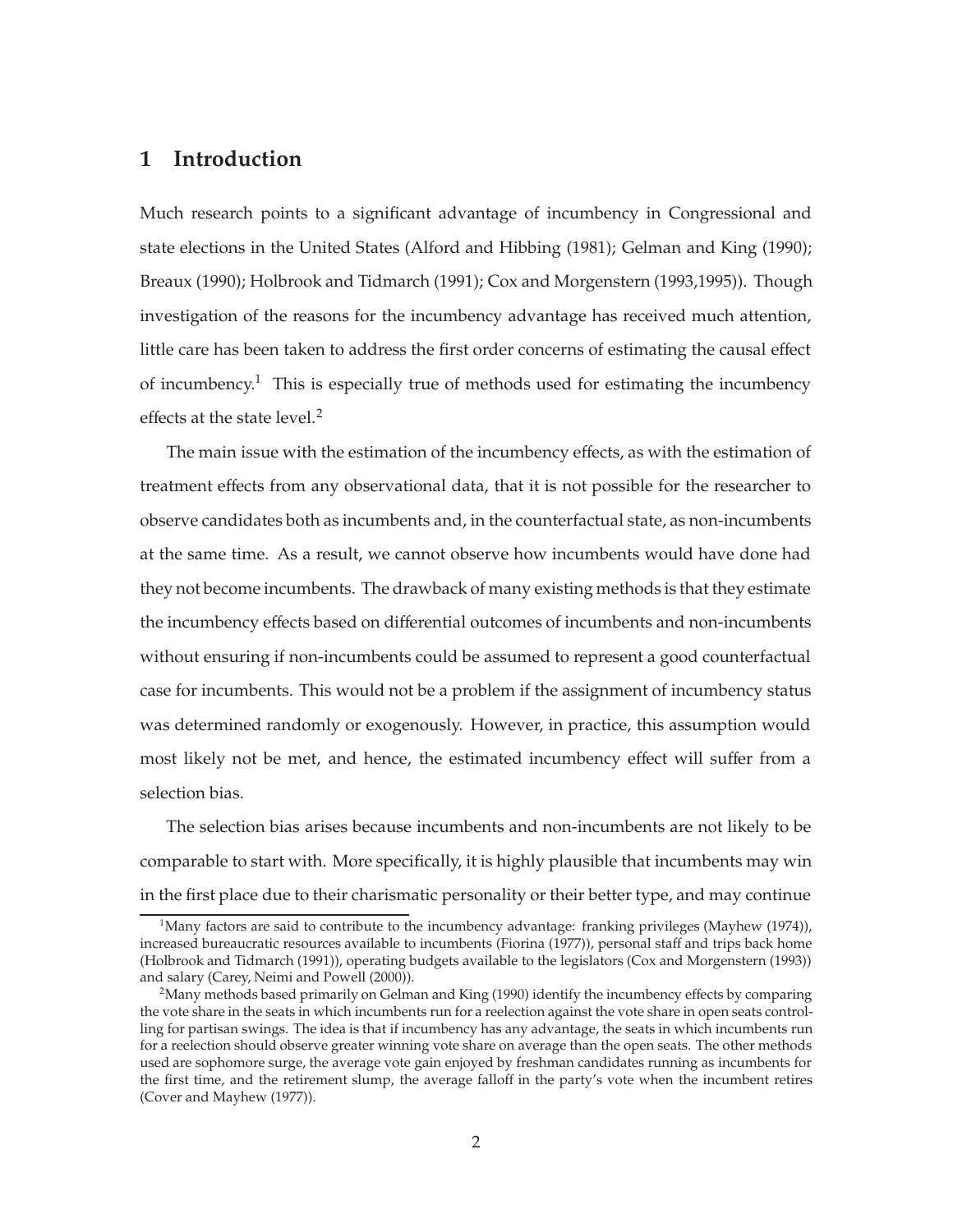to win due to persistence of these qualities. Also, incumbents may be helped by the quality of challengers they face. It could be that incumbents due to their apparent advantage, either due to higher quality or incumbency, may deter other high quality challengers from running against them, and hence, face weaker challengers. As a result, the so-called incumbency advantage could, at least in part, be an artifact of the selection bias rather than the causal effect of incumbency.

Using district-level election returns of the lower chamber of 45 state legislatures in the United States during 1968-89, this paper estimates the casual effect of incumbency status of a candidate on his or her outcome in the next election<sup>3</sup> I use an innovative empirical methodology, regression discontinuity design (RDD), that is quasi-experimental in nature and allows us to draw causal inferences from real-world observational data. This research design solves the selection problem and achieves an approximate random assignment of incumbency status by comparing winners and losers in closely contested elections. The idea is that the losers of such elections (bare losers) are, on average, similar to the winners (bare winners), and differ only in their incumbency status providing a good counterfactual to how incumbents might have fared without incumbency. However, the outcome of any election also has some random chance component such as weather conditions on the election day or whether postal ballots arrive on time. These random factors are not likely to differ systematically between winners and losers, which coupled with their comparability in close contests implies that the assignment of incumbency status is approximately random. So, any difference in the average outcomes of bare winners and bare losers in the next election will identify what is essentially the causal effect of incumbency.

Thistlethwaite and Cambell (1960) first used a regression discontinuity design to study the effect of student scholarships on career aspirations, given that students are awarded scholarships only if their test score exceeds a certain threshold. Hahn et al (2001) formalize the conditions required for identification and estimation of treatment effects using regression discontinuity design. Lee et al (2004) use regression discontinuity technique

 $3$ This causal effect is defined as the effect solely due to the perquisites of office such as franking privileges, bureaucratic resources and staff, operating budgets and so on, after isolating the effect due to candidate quality.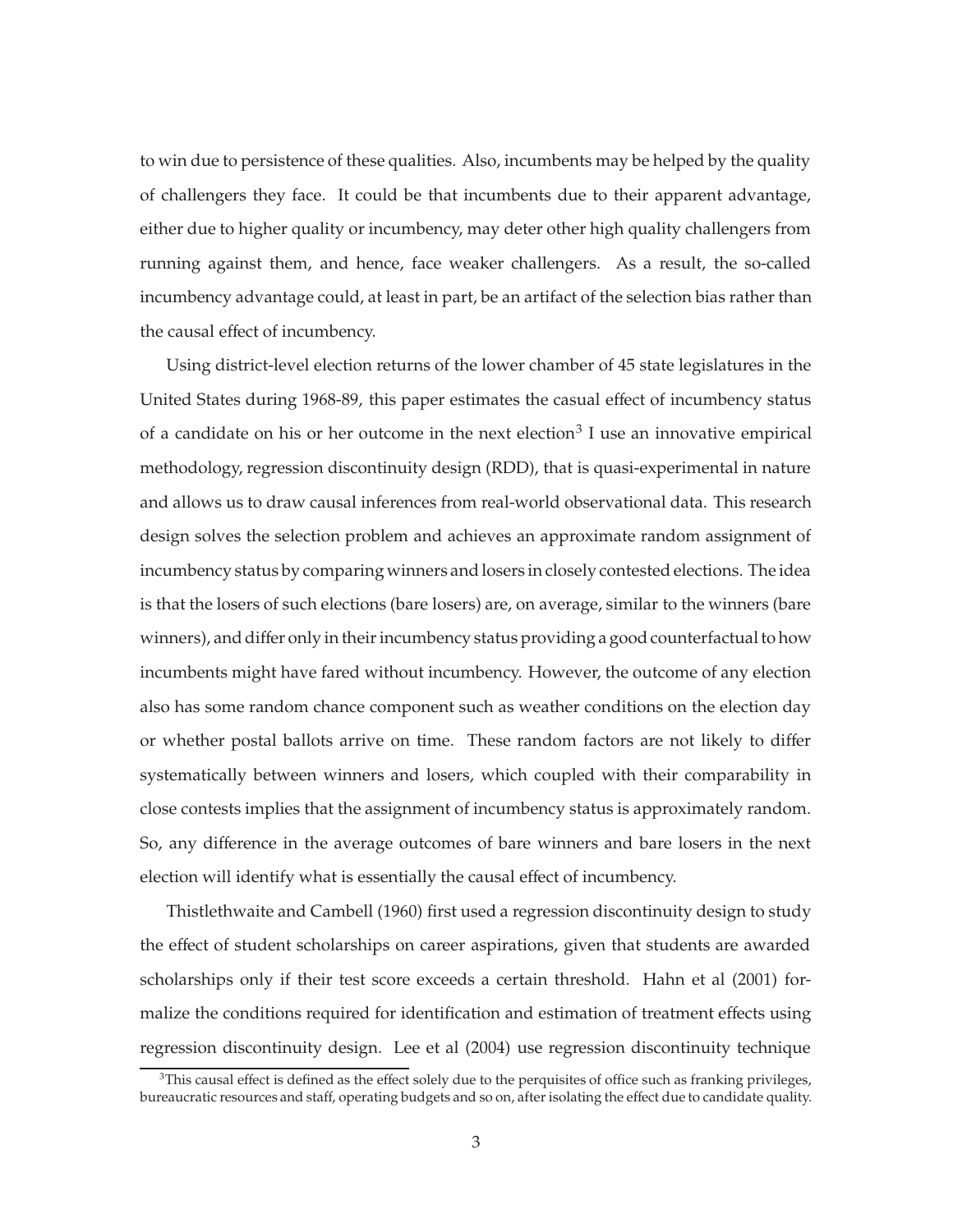on roll-call data for the United States House of Representatives during 1946-1995 to find evidence of a complete divergence between the announced policies of candidates contrary to the predictions of the median voter theorem. Imbens and Lemieux (2007) provides a comprehensive overview of the regression discontinuity technique. (Lee (2008) uses regression discontinuity design to estimate the partisan incumbency effects in elections to the US House of Representatives. He finds that the incumbent party is about 40-45 percentage points more likely to win an election than the non-incumbent party. However, he focuses on the estimation of partisan incumbency effects rather than candidate-level incumbency effects that are more prevalent in the existing literature.

The primary results of this paper can be summarized as follows. First, an incumbent candidate is about 30 percentage points more likely to win and receives 5.3 percentage point more votes in the next election than a challenger. Second, the incumbency advantage using regression discontinuity technique is not as large as estimated by existing techniques implying a significant selection bias present in the latter techniques. Third, the finding of a significant incumbency advantage also explains why fewer challengers run again after losing once, the so-called deterrent effect of incumbency. The difference in the probability of rerunning between bare winners and bare losers is about 53 percentage points. Fourth, the incumbency advantage is lower in elections at the state level than at the federal level.

The brief outline of the remainder of the paper is as follows. Section 2 lays out the empirical methodology in detail. The complexities of data issues are discussed in section 3. Section 4 estimates the incumbency effects and checks for the validity of the regression discontinuity as a quasi-experimental research design. Section 5 performs the robustness checks of the estimated incumbency effects. Section 6 compares the regression discontinuity estimates of incumbency with some existing methods. Section 7 concludes the paper.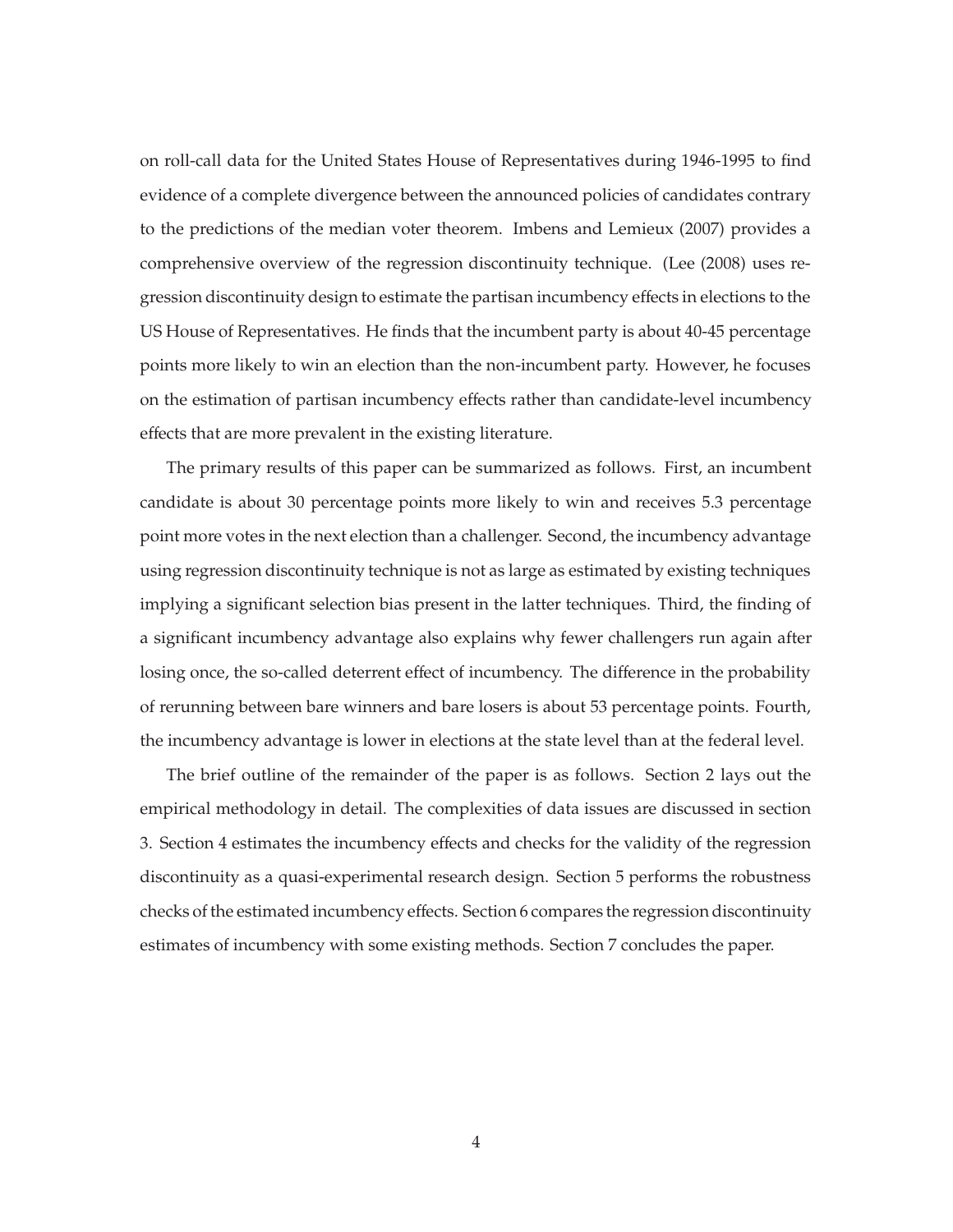## **2 Methodology**

As discussed in Hahn et al (2001), regression discontinuity design is a quasi-experimental research method that achieves randomized assignment of treatment status using nonrandom real-world data. The regression discontinuity design exploits a known discontinuity in the treatment assignment mechanism, which is a deterministic function of some underlying variable called the forcing variable. Individuals whose score is greater than a predetermined threshold of the forcing variable get the treatment. The treatment effects are identified locally at the point of the discontinuity where the individuals who get the treatment are likely to be comparable to individuals who do not get the treatment.

Similarly in case of elections, the assignment of incumbency status of a candidate is a deterministic function of the margin of victory. Candidates for whom the margin of victory is positive (winners) become incumbents and those for whom it is negative (losers) are nonincumbents. The assignment of incumbency status is discontinuous at a predetermined threshold of zero margin of victory. This particular feature of elections allows us to use the regression discontinuity design for the estimation of the causal effect of incumbency, which is identified by comparing the next-period electoral outcomes of candidates who are just above the threshold margin of victory with candidates who are just below it.

More formally, consider the following regression model:

$$
V_{i,t+1} = N_i + \gamma_{t+1} + \beta * I_{i,t+1} + \varepsilon_{i,t+1}
$$
 (1)

where  $V_{i,t+1}$  is the vote share of candidate *i* in election  $t+1$ ,  $N_i$  is the state specific normal vote for candidate *i*'s party, γ*t*+<sup>1</sup> represent the national partisan swings, *Ii*,*t*+<sup>1</sup> is an indicator variable for incumbency status of candidate *i* in election *t*+1 such that,

$$
I_{i,t+1} = 1 \text{ if } mov_{i,t} > 0
$$
  
= 0 if  $mov_{i,t} < 0$  (2)

 $\varepsilon_{i,t+1}$  is the stochastic error term, and  $mov_{i,t}$  is the margin of victory of candidate *i* in election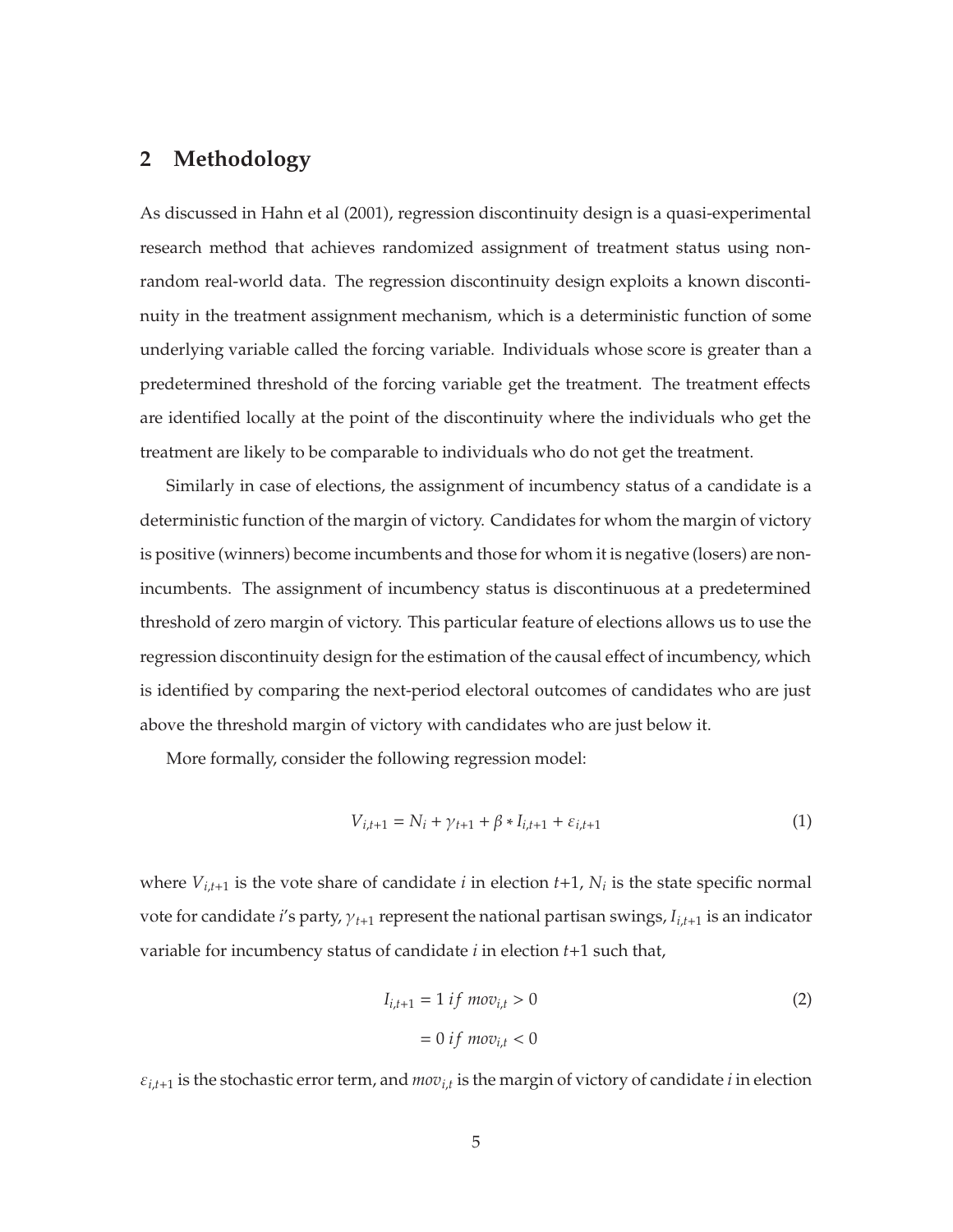*t*. Though *movi*,*<sup>t</sup>* is continuously defined, incumbency status is discontinuous at *movi*,*<sup>t</sup>* = 0.

In the ideal case when the assignment of incumbency status is random  $(E[\varepsilon_{i,t+1}|I_{i,t+1}),$  $\beta$  is the true incumbency effect as shown in equation (3) and equals the difference in the average vote shares of winners and losers in *t*+1:

$$
E[V_{i,t+1} | I_{i,t+1} = 1] - E[V_{i,t+1} | I_{i,t+1} = 0] = \beta
$$
\n(3)

However, the assignment of incumbency status is likely non-random as there are intrinsic differences in candidate characteristics (*Xi*,*t*). If all candidate characteristics are observable, they can be controlled for in the regression model assuming the latter is correctly specified. However, there is some unobserved heterogeneity among the candidates. For instance, it is difficult to measure how charismatic a candidate is. As a result, the error term  $(\varepsilon_{i,t+1})$  in (1) is  $\delta * X_{i,t} + \mu_{i,t+1}$  and the model in (1) will suffer from a selection bias arising due to the omitted variables or the omitted variable bias. Since these unobservable characteristics are likely to vary with the margin of victory, incumbency status is correlated with the stochastic error term  $(E[\varepsilon_{i,t+1}|I_{i,t+1}] \neq 0)$ . In this case, the overall effect also includes the effect due to systematic differences in candidate characteristics in addition to the incumbency effect:

$$
E[V_{i,t+1} | I_{i,t+1} = 1] - E[V_{i,t+1} | I_{i,t+1} = 0] = \beta + BIAS_{i,t+1}
$$
\n(4)

where

$$
BIAS_{i,t+1} = \delta * \{E[X_{i,t} | I_{i,t+1} = 1] - E[X_{i,t} | I_{i,t+1} = 0]\} + \{E[\mu_{i,t+1} | I_{i,t+1} = 1] - E[\mu_{i,t+1} | I_{i,t+1} = 0]\}
$$
\n
$$
(5)
$$

Equations (4) and (5) can alternatively be written as follows:

$$
E[V_{i,t+1} \mid mov_{i,t} > 0] - E[V_{i,t+1} \mid mov_{i,t} < 0] = \beta + BIAS_{i,t+1}
$$
 (6)

$$
BIAS_{i,t+1} = \delta * \{E[X_{i,t} | mov_{i,t} > 0] - E[X_{i,t} | mov_{i,t} < 0]\} + \{E[\mu_{i,t+1} | mov_{i,t} > 0] - E[\mu_{i,t+1} | mov_{i,t} < 0]\}
$$
\n
$$
(7)
$$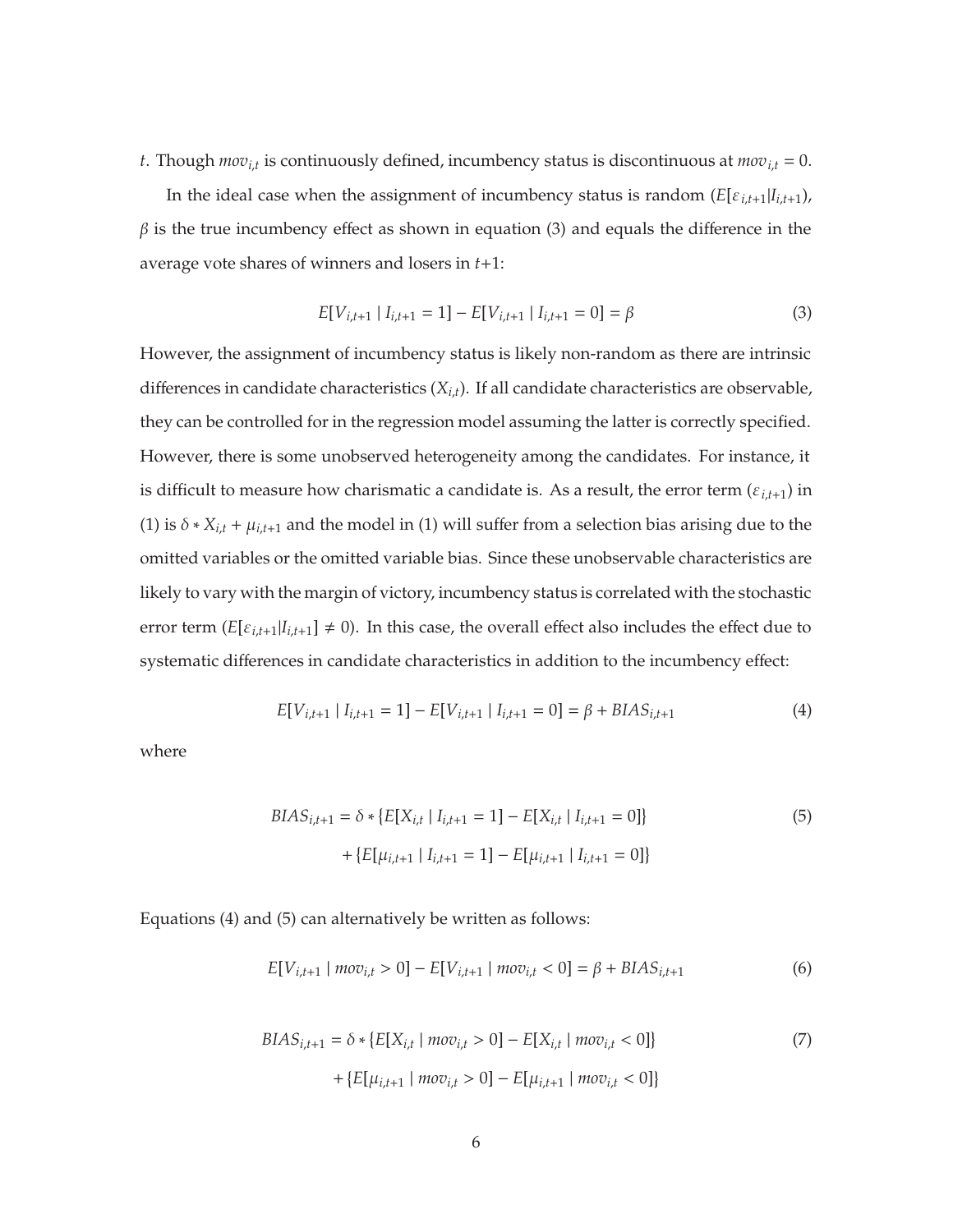However, the regression discontinuity design does not require any characteristics to be included in the regression model, and hence, bypass any concerns of correct specification of model. The systematic differences between incumbents and non-incumbents can be factored out by comparing the two sets of candidates within an arbitrary close neighborhood of the discontinuity:

$$
E[V_{i,t+1} | 0 < mov_{i,t} \le \psi] - E[V_{i,t+1} | -\psi \le mov_{i,t} < 0] = \beta + B A S_{i,t+1}^* \tag{8}
$$

where

$$
BIAS_{i,t+1}^* = \delta * \{E[X_{i,t} \mid 0 < mov_{i,t} \le \psi] - E[X_{i,t} \mid -\psi \le mov_{i,t} < 0] \} \\
\quad + \{E[\mu_{i,t+1} \mid 0 < mov_{i,t} \le \psi] - E[\mu_{i,t+1} \mid -\psi \le mov_{i,t} < 0] \}
$$
\n
$$
(9)
$$

and  $\psi$  represents the closeness of the elections. In the limit or as we examine closer elections,

$$
\delta * \left\{ \lim_{\psi \to 0^{+}} E[X_{i,t} \mid 0 < m \circ v_{i,t} \le \psi] - \lim_{\psi \to 0^{-}} E[X_{i,t} \mid -\psi \le m \circ v_{i,t} < 0] \right\} \tag{10}
$$
\n
$$
+ \left\{ \lim_{\psi \to 0^{+}} E[\mu_{i,t+1} \mid 0 < m \circ v_{i,t} \le \psi] - \lim_{\psi \to 0^{-}} E[\mu_{i,t+1} \mid -\psi \le m \circ v_{i,t} < 0] \right\} = 0
$$
\n
$$
\lim_{\psi \to 0^{+}} E[V_{i,t+1} \mid 0 < m \circ v_{i,t} \le \psi] - \lim_{\psi \to 0^{-}} E[V_{i,t+1} \mid -\psi \le m \circ v_{i,t} < 0] = \beta \tag{11}
$$

*BIAS*<sup>\*</sup><sub>*i*,*t*+1</sub></sub> goes to zero and β gives us the true incumbency effect, which is the size of discontinuity at the threshold.

Though RDD is a simple research design, its validity depends on the condition given by equation (10), which implies that candidates just above the threshold are similar to candidates just below it. This, in turn, implies that the distribution of candidate characteristics is continuous. The continuity of observable characteristics can be readily checked with the data and any differences at the threshold should show up as indicators of a failure to achieve a random assignment of incumbency status. The only assumption made here is that the unobservable characteristics are continuous functions of the margin of victory, which is a much weaker restriction on the stochastic error term and implies *g*(µ|*mov*), the conditional density function of  $\mu$ , is continuous.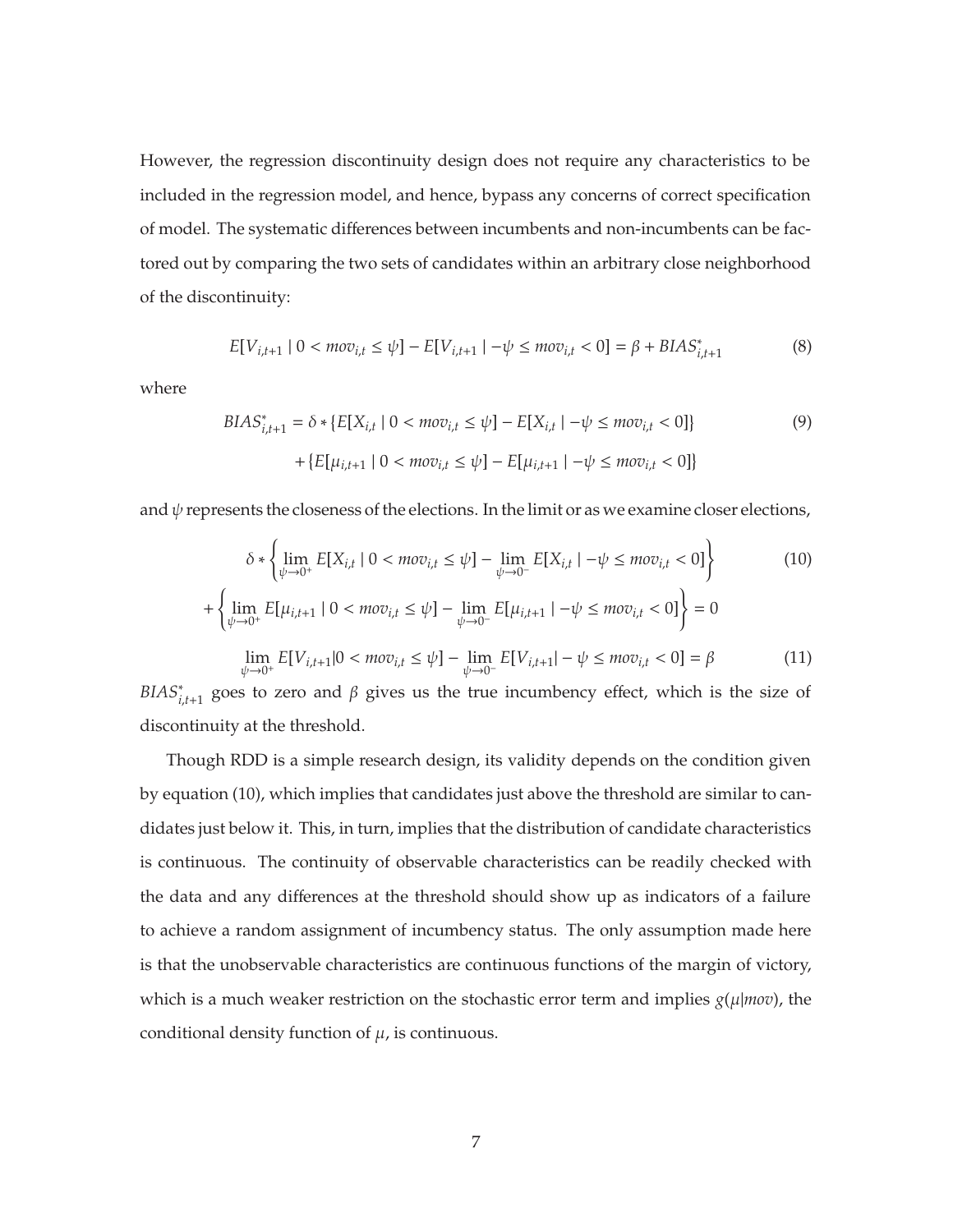## **3 Data Description**

This paper uses revised district-level data on state legislative elections available from the Inter-University Consortium of Political Science Research (ICPSR). This dataset covers the state legislative elections held between 1968 and 1989, and provides the following information: candidates' names, vote shares, party affiliation and incumbency status. There is also information on the number of people who voted and the number of candidates contesting for a seat. The incumbency effects are estimated for the general election results of the lower chamber (the State House or Assembly as it is called in some states) of 45 states. The analysis includes all the single member and multi-member post district elections.<sup>4</sup> There is no clear way to compute the margin of victory in other types of multi-member districts, so I omitted them from the analysis.

The state elections suffer from frequent redistricting. The problems associated with the comparison of the election preceding the change of the district lines with the one succeeding it are quite well known, and hence, such elections are excluded from the analysis. Also, I exclude the seats in which a candidate contested unopposed as the actual vote share of the candidate is not observed in such elections. After stacking up the elections in the pairs of consecutive elections at *t* and *t* + 1 and other exclusions mentioned above, the final count of total candidate-level observations is 40,120. The existing literature uses either vote-denominated measures of incumbency (Erikson (1972), Mayhew (1974), Cover and Mayhew (1977), Alford and Hibbing (1981)) or outcome-denominated measures of incumbency (Jacobson (1985, 1987)). I estimate the incumbency effect using both measures.

The RDD requires that bare winners and bare losers be comparable on all characteristics other than their incumbency status. A check based on all possible characteristics is, however, constrained by the available data. But the original data file from the ICPSR can be used to derive some measures of candidate quality which are standard in the litera-

<sup>4</sup>Many districts at the state level elect more than one legislator. These districts are divided in to multimember post seats and multi-member free-for-all districts. Since multi-member post seats districts elect a single member for each post, they are treated as single member districts. However, Multi-member free-for-all districts elect more than one candidate for one seat and, hence, have multiple *winners*.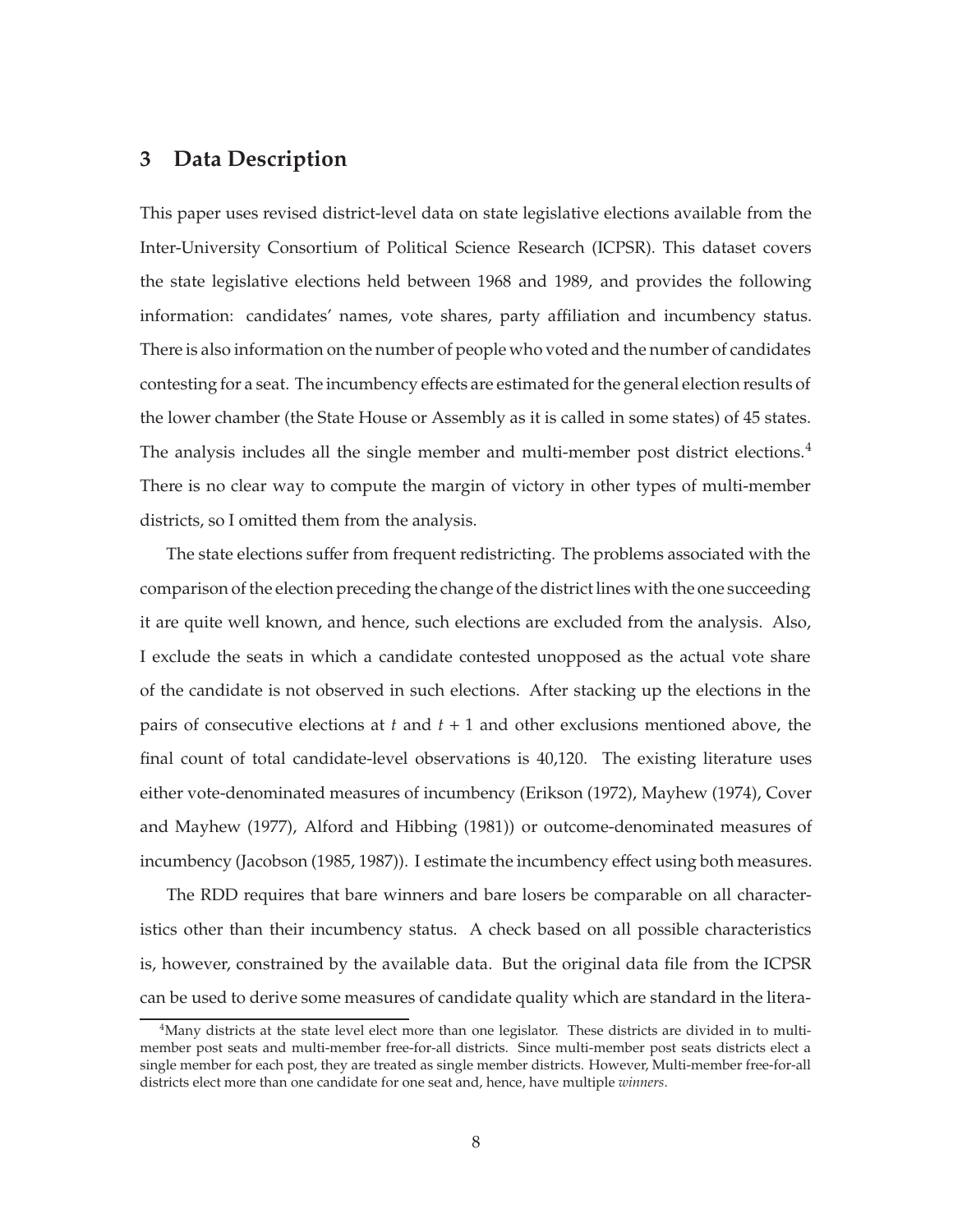ture. I compare incumbent and non-incumbent candidates on the following characteristics: electoral experience at *t* defined as the number of times a candidate has been nominated before election in *t*; political experience at *t* defined as the number of times a candidate has won an election before election in *t*; vote share in  $t - 1$ ; the indicator variable representing victory in *t* − 1; proportion of candidates belonging to the Democratic Party; proportion of candidates belonging to the Republican Party; number of people who voted in election *t* and number of candidates running for election in *t*. The data on characteristics such as campaign spending that may be important are not available. Due to this reason, I am unable to check for the differences in campaign spending in the close elections. However, I compare candidates on various measures of candidate quality (mentioned above) which is a major determinant of the campaign money collected by a candidate (Jacobson (1978, 1980), Lott (1986, 1991), Levitt (1994).

Another issue is that many candidates, particularly losers, do not rerun, and hence, are more likely to be unobserved in the next election. Ideally, the solution to this problem would require one to model the rerunning decisions of the candidates independently of the prospects of winning. Since the data to achieve this task is not available and the decision to run is heavily determined by the chances of winning, I condition my estimates of the incumbency effect on candidates who run in the next election. This solution, however, does not come without any price. The estimates based on this conditional sample may suffer from a sample selection bias. For example, it is highly plausible that the losers who rerun are stronger than the losers who do not rerun, which would cause my estimates of the incumbency effect to be biased downwards. The appendix to the paper shows that there is no such bias present in my estimates as the losers who rerun and who do not rerun are comparable on all candidate characteristics in the data.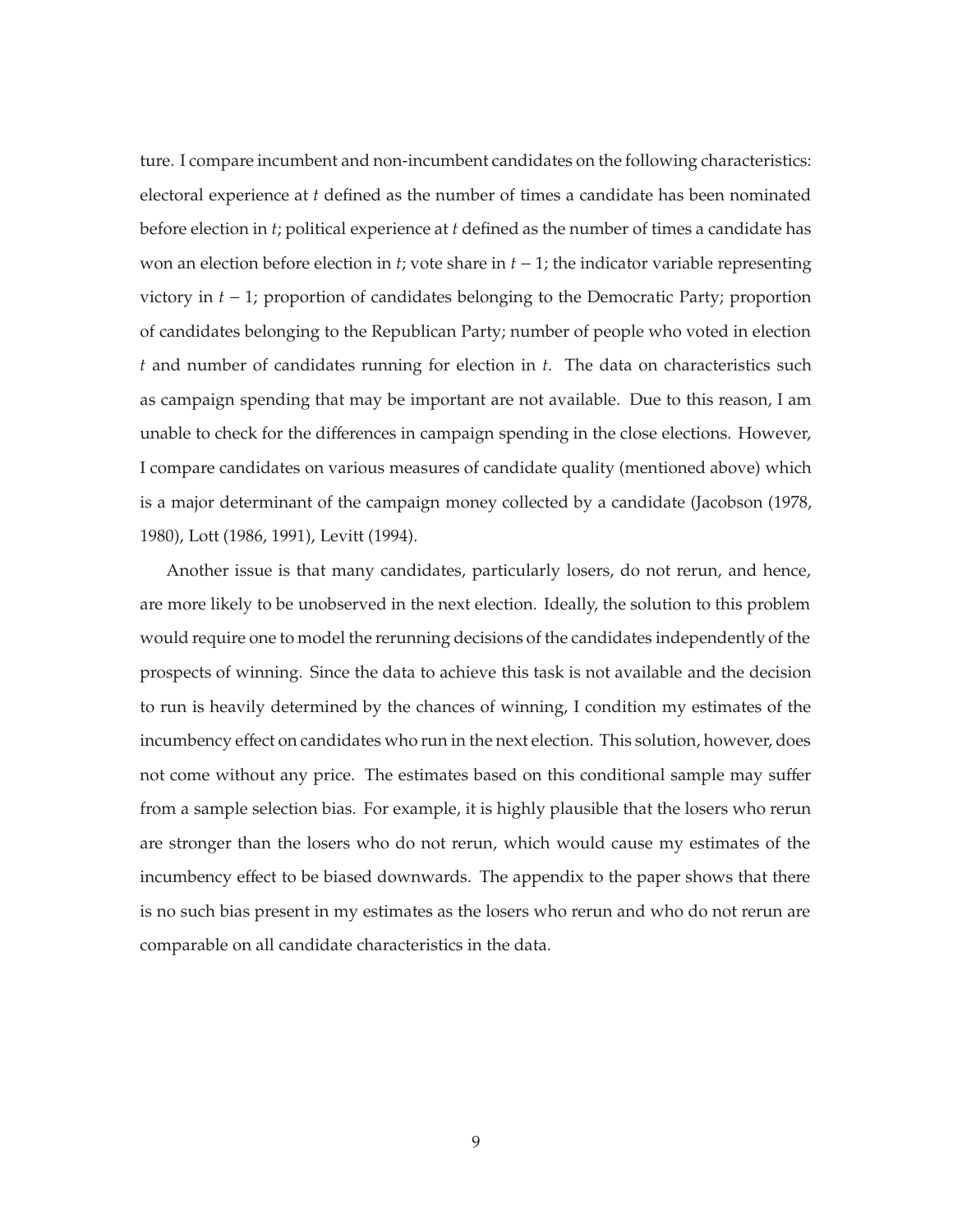## **4 Estimation of the Incumbency E**ff**ects**

In Figure 1, Panel(a) plots the probability of winning in *t* + 1 against the margin of victory in *t* (*movt*) conditional on candidates who rerun. The scatter plot (local averages) depicts the raw probability of winning computed by averaging an indicator variable for victory in *t*+1 over an interval of 0.5% of margin of victory, which is the proportion of winners in each interval. The solid curve exhibits the predicted probability of winning using a logistic regression of the indicator variable for victory in  $t + 1$  on an indicator variable for victory in *t*, a fourth-order polynomial of margin of victory in *t*, the interaction of the polynomial terms with the indicator variable for victory in  $t$ , and the state-year fixed effects.<sup>5</sup> The incumbency effect is the size of the discontinuity, which is the difference in the predicted probabilities of the winners and the losers evaluated at the threshold margin of victory of zero.

 $\langle$ Figure 1 about here $\rangle$ 

There is a clear discontinuous jump in the probability of winning at the threshold. The size of the discontinuity measuring the incumbency advantage is about 0.3, which implies that bare winners are about 30 percentage points more likely to win the next election than bare losers. Also, the fourth-order polynomial fit used here fits the raw data well, and no discontinuity is evident in the predicted probabilities except at the threshold. Panel(b), which plots the vote share in *t*+1 against the margin of victory in *t* using local averages and the polynomial fit, also confirms a significant advantage to incumbency. The incumbency advantage is about 5.3 percentage points of votes implying that bare winners win about 5.3 percentage points more votes in the next election than bare losers.

This is a significant advantage and may provide incumbents enormous security of tenure, which has given impetus to debate about enactment of term limits in state legislatures.<sup>6</sup> However, the incumbency advantage found here at the state level is smaller than

<sup>&</sup>lt;sup>5</sup>This specification of left hand side variables is referred to as the polynomial fit and will be used for the following regressions unless stated otherwise.

<sup>6</sup>Gilmour and Rothstein (1996) attribute decreased turnover in the Congress solely to the incumbency advantage. Furthermore, the control of the office by incumbents that is implied by the incumbency advantage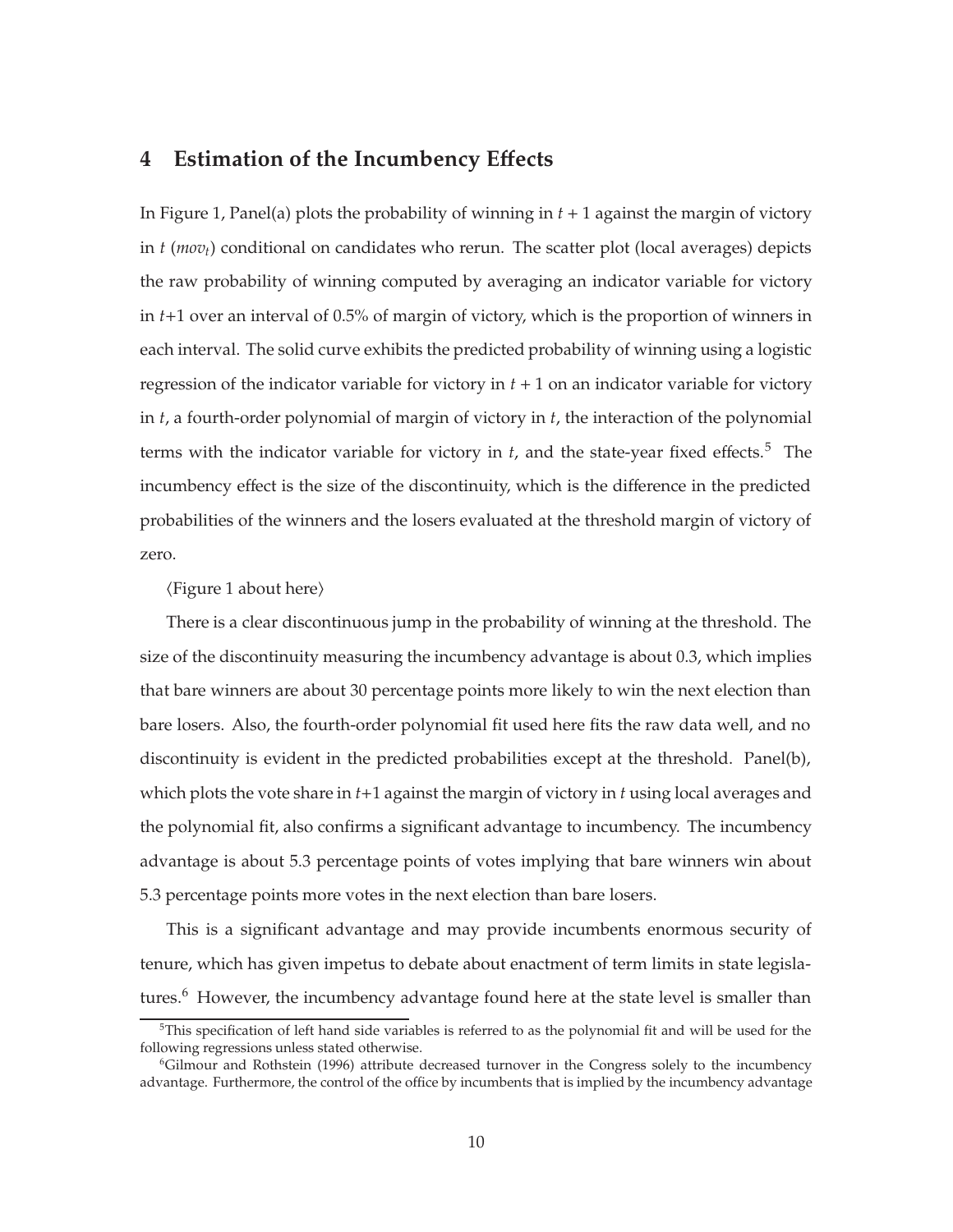found at the federal level. Lee (2008) estimates the incumbency effect to be 45 percentage points of probability of winning and 8 percentage points of votes for the House of Representatives at the federal level. However, we should note that Lee estimates the incumbency effects for the party rather than for a candidate. So the two sets of estimates are not directly comparable.

 $\langle$ Figure 2 about here $\rangle$ 

The incumbency advantage also has a strong deterrent effect as it might force challengers of similar quality not to run against the incumbent. Figure 2 plots the probability of rerunning in *t* + 1 against the margin of victory in *t* using the local averages and the polynomial fit. There is large difference between the probability of rerunning for winners and losers. Bare winners are about 53 percentage points more likely to rerun than bare losers. This reinforces the argument in this paper to account for the bias due to selection effects as the races featuring incumbent candidates may deter the high quality challengers and attract only weak challengers artificially driving the incumbency advantage up.

However, the causal nature of the estimated incumbency effects depends heavily on the assumption that bare losers provide a good counterfactual to how bare winners would have fared had they not won the election. This requires that bare losers and bare winners are comparable in all predetermined characteristics except their incumbency status implying that all characteristics at *t* vary continuously with margin of victory in *t*. Figure 3 plots the predetermined candidate characteristics against the margin of victory in *t* using local averages and the polynomial fit. Many characteristics are increasing functions of margin of victory. The vote share in *t*-1 of an incumbent who wins by a margin of victory of 20 percent is much higher than that of a non-incumbent who lost by 20 percent indicating preexisting quality differences between candidates who are away from the threshold, and hence, the non-comparability of such candidates. This underscores the need to account for the selection bias that arises due to such differences. However, all the characteristics are

is at the heart of the debate about the term limits. Adams and Kenny (1986) argue that term limits could be costly to the voters as the more experienced representatives vacate office. However, a politician who has held the office long enough may become entrenched and transfer resources away from the voters to certain interest groups.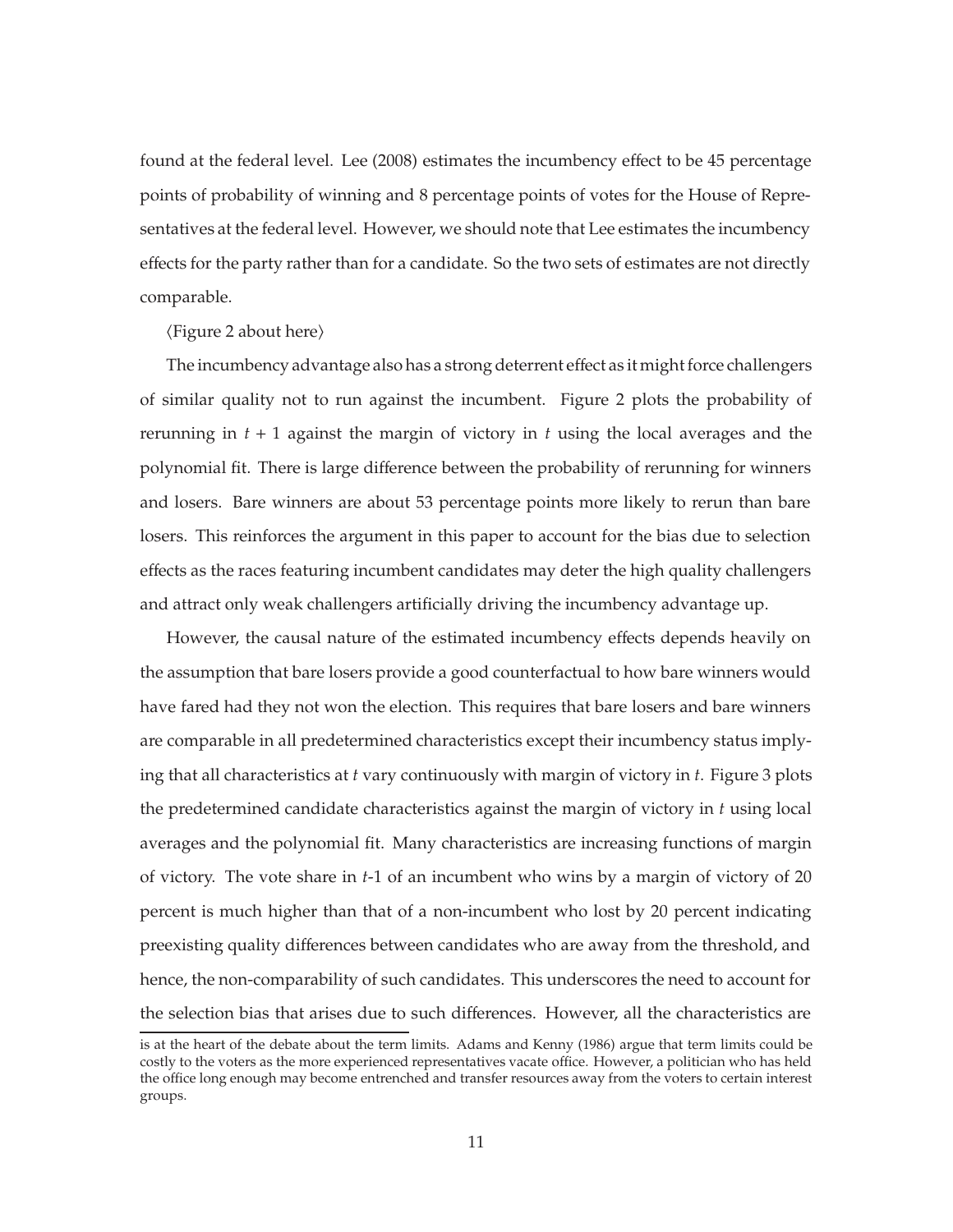continuous function of margin of victory indicating there will be virtually no differences in quality between candidates who barely won and who barely lost. This validates the regression discontinuity design used in this paper and identifies the incumbency effects estimated above as the causal effects of incumbency isolating any quality differences between candidates.

#### $\langle$ Figure 3 about here $\rangle$

Table 1 further highlights presence of selection bias due to systematic differences between incumbents and non-incumbents and the usefulness of the regression discontinuity design in overcoming this bias. Columns (2)-(4) show the average differences in the probability of winning in  $t + 1$ , the vote share in  $t + 1$  and all predetermined characteristics for winners and losers in the full sample (All), when the margin of victory is within 25 percent, and when it is within 5 percent, respectively. In column (2), winners, on average, have better outcomes in the next election compared to losers. Winners are 73 percentage points more likely to win and have about 29 percentage points more votes in the next election than losers. The magnitude of differences in the probability of winning and the vote share in *t*+1 is large and implies a large advantage for winners. However, it will be wrong to attribute the whole difference to incumbency because we also see that winners, on average, win more votes in the previous election, are more likely to win the previous election, have greater electoral and political experiences, are more likely to be a Democrat, run from districts with less turnout, and face fewer candidates than losers. These differences in candidate characteristics illustrate that a simple comparison of *t* and *t* + 1 election outcome (e.g. vote shares) as an estimate of the incumbency effect is fraught with bias as incumbents and non-incumbents are not comparable.

 $\langle$ Table 1 about here $\rangle$ 

However, the differences particularly in various characteristics become smaller as we compare closer elections. In the contests which are decided by a margin of victory of 5 percent or less, winners are 36 percentage points more likely to win and win about 8.7 percentage points more votes in the next election than losers. The differences in many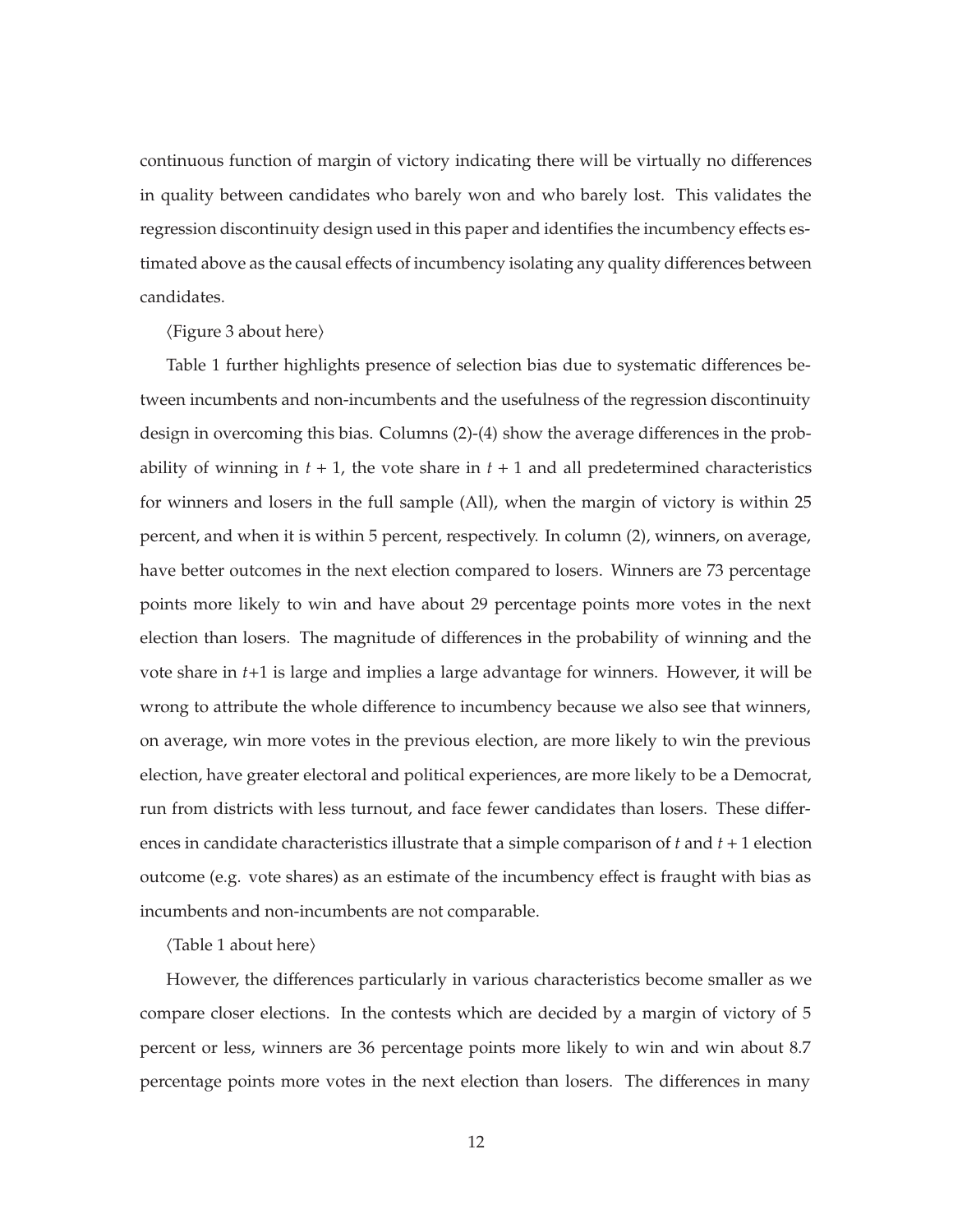predetermined characteristics are either statistically insignificant or become much smaller (in the absolute value) strengthening the intuition behind the regression discontinuity technique that in the limit at the threshold all differences would vanish.

In column (4), I examine the differences between winners and losers in the limiting case at the threshold. The differences are estimated using the polynomial fit and evaluated at margin of victory of zero. The estimate of the incumbency effect based on the difference in the probability of winning is 0.30 percentage points and the difference in the vote share is 5.3 percentage points as was suggested in Figures 1 and 2 earlier. Though the differences in the probability of winning and vote share in t+1 are statistically significant, the differences in the predetermined candidate characteristics become insignificant.

## **5 Robustness Checks**

The regression discontinuity design also provides us with some robustness checks to further ascertain its validity. I claim above that the regression discontinuity estimates of incumbency are unbiased, and hence, bypass the need to include the candidate characteristics in the regression model. We can check the robustness of this claim by including all the characteristics as the covariates in the polynomial fit and see if the estimate of the incumbency effect changes significantly. Since the estimated incumbency effects are unbiased, the inclusion of any predetermined candidate characteristics as covariates should not affect the estimate of incumbency. Table 2 estimates the incumbency effect based on different specifications. Column (1) re-presents the incumbency effect estimated above using the polynomial fit. In column (2), I include the electoral experience and political experience as the covariates in the polynomial fit. The estimate of the incumbency effect does not change significantly from the estimate in the column (1). In column (3), the vote share and the

 $7$ Table A.1 in the appendix deals with the issue of selection bias that might arise due to conditioning my estimates of incumbency on candidates who rerun. It is plausible that the losers who rerun could be stronger than the ones who do not rerun. To check this, I compare rerunning losers and non-rerunning losers on all candidate characteristics in the data around the threshold. As can be seen, rerunning losers and non-rerunning losers are comparable on all the characteristics around the threshold as none of the differences are significant.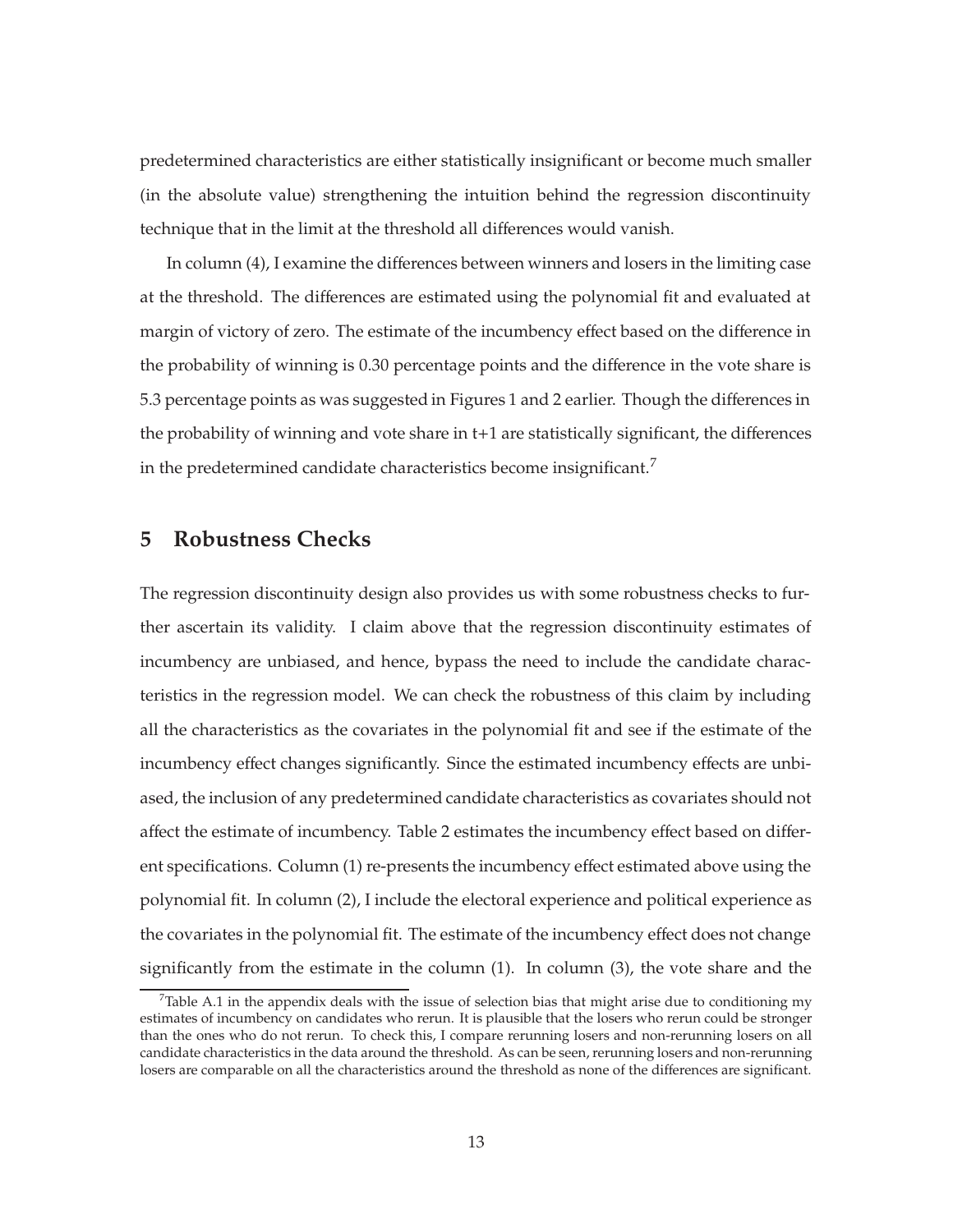indicator variable for a victory in the previous election are included as the covariates and the incumbency effect remains virtually unchanged. The same is the case in column (4) where I include proportion of Democrats and proportion of Republicans as additional regressors and column (5) where I include all predetermined candidate characteristics. This shows that the estimated incumbency effect is robust to different specifications and reliably estimates the causal effect of incumbency.

 $\langle$ Table 2 about here $\rangle$ 

Table 3 about here

As a last check of robustness, in column (6) I run the same regression with all the characteristics included but the only difference is that the dependent variable is the indicator variable for victory in *t* − 1. This is to check if the outcome in *t* − 1 was equally likely as the candidates are comparable. Also, the outcome in  $t - 1$  is already determined, and hence, should not be affected by the characteristics in *t*. The probability difference in column (6) is very small and statistically insignificant providing further support for my estimates of incumbency. Table 3 does the robustness checks with the vote share as the dependent variable. The results are the same and pass all robustness issues.

### **6 Comparisons of the RD estimates with previous meaures**

There are three methodologies, namely the sophomore surge (SS), the retirement slump (RS) and the Gelman-King method (GK) that have been widely used in the political science literature to estimate the incumbency effects. I estimate the incumbency effects using these three techniques and compare them with the estimated incumbency effects in this paper using the regression discontinuity design to gauge the extent of the selection bias in these techniques. The sophomore surge is defined as the average vote gain enjoyed by freshman candidates running as incumbents for the first time (Cover and Mayhew (1977)). The intuition behind this measure is that if incumbency has any effect on the fortunes of the incumbents, it should show up in their vote share in the second election net of any party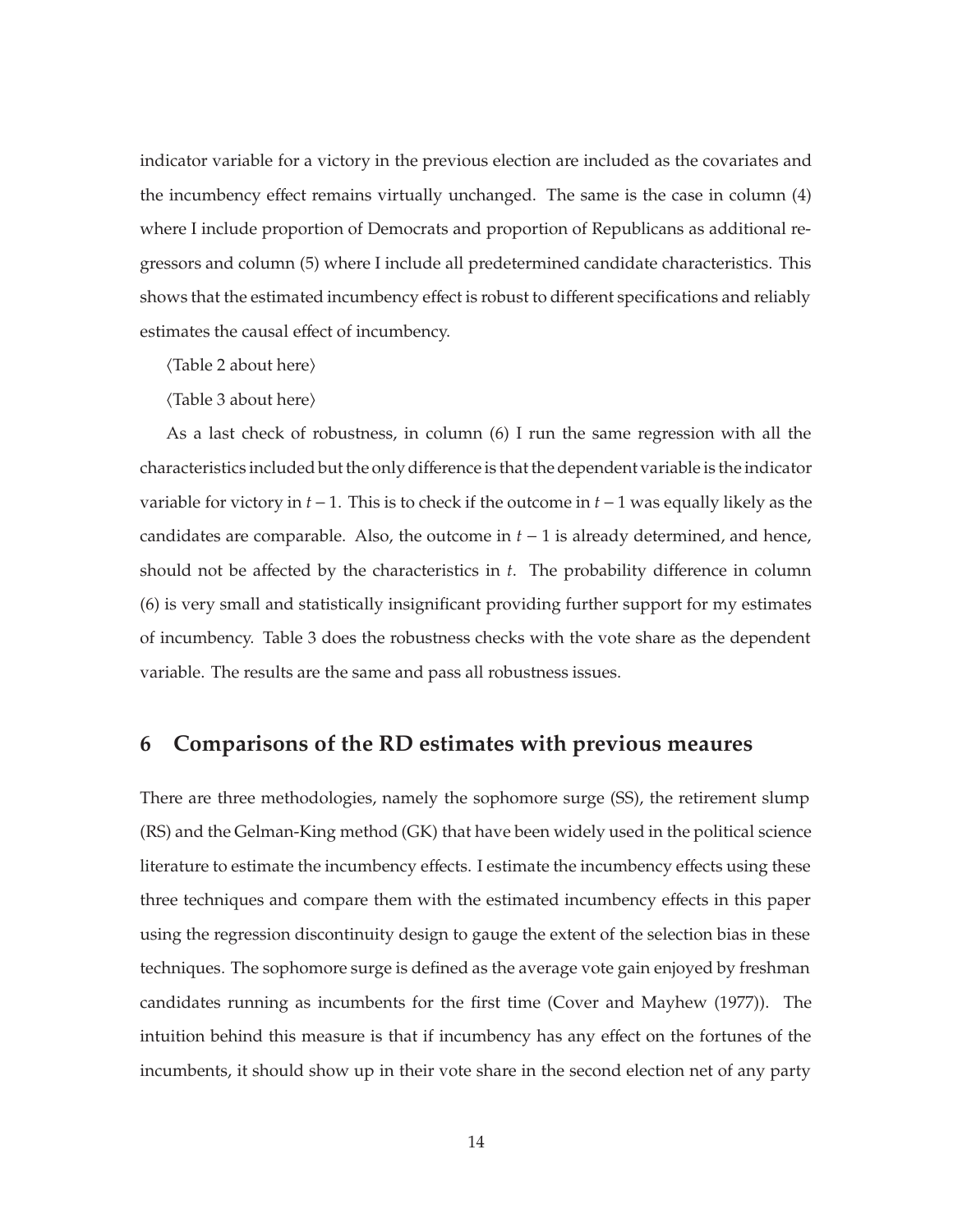advantage (vote share of the incumbent in her first election). The retirement slump is the average falloff in the party's vote when the incumbent retires. This is based on the logic that if incumbency has any effect, the new party nominee should not be expected to do as well as the retired incumbent did.

 $\langle$ Table 5 about here $\rangle$ 

In Table 5, the sophomore surge is about 1.8 percentage points of votes for a freshman incumbent implying that an incumbent gains about 1.8 percentage points of votes in his or her first reelection. The retirement slump is about 10.0 percentage points of votes implying that the incumbent's party on average loses 10.0 percentage point votes when he or she retires. However, as argued by Gelman and King (1990), the sophomore surge underestimates and the retirement slump overestimates the incumbency effect. This is indeed the case here as the sophomore surge is lower and the retirement slump is greater than the regression discontinuity estimate of incumbency. Following Gelman and King (1990), I run a regression of percentage of total vote won by the incumbent party in election *t*+1 in district *i* on an incumbency dummy which takes a value of one if the incumbent candidate runs of reelection and zero if it is an open seat, percentage of total vote won by the incumbent party in election *t* in district *i*, and another dummy which is equal to 1 if the Democrats were the incumbent party, -1 if the Republicans were the incumbent party and 0 otherwise. The coefficient on incumbency dummy provides the size of the incumbency effect, which is the vote differential in seats in which incumbents run and in the open seats.

The estimate of the incumbency effect based on this method is about 8.7 percentage points of the votes and is about 3.4 percentage points of the votes higher than the regression discontinuity estimate of incumbency. This amounts to an overestimation of about 64 percent over the regression discontinuity estimate of the incumbency effect. The Gelman-King method does not ensure that candidates are comparable and hence also includes the effect due to other contemporaneous factors such as candidate quality. This estimate is biased upwards because the seats in which incumbents run will have higher vote share just because of higher quality of incumbents and lower quality of challengers they face when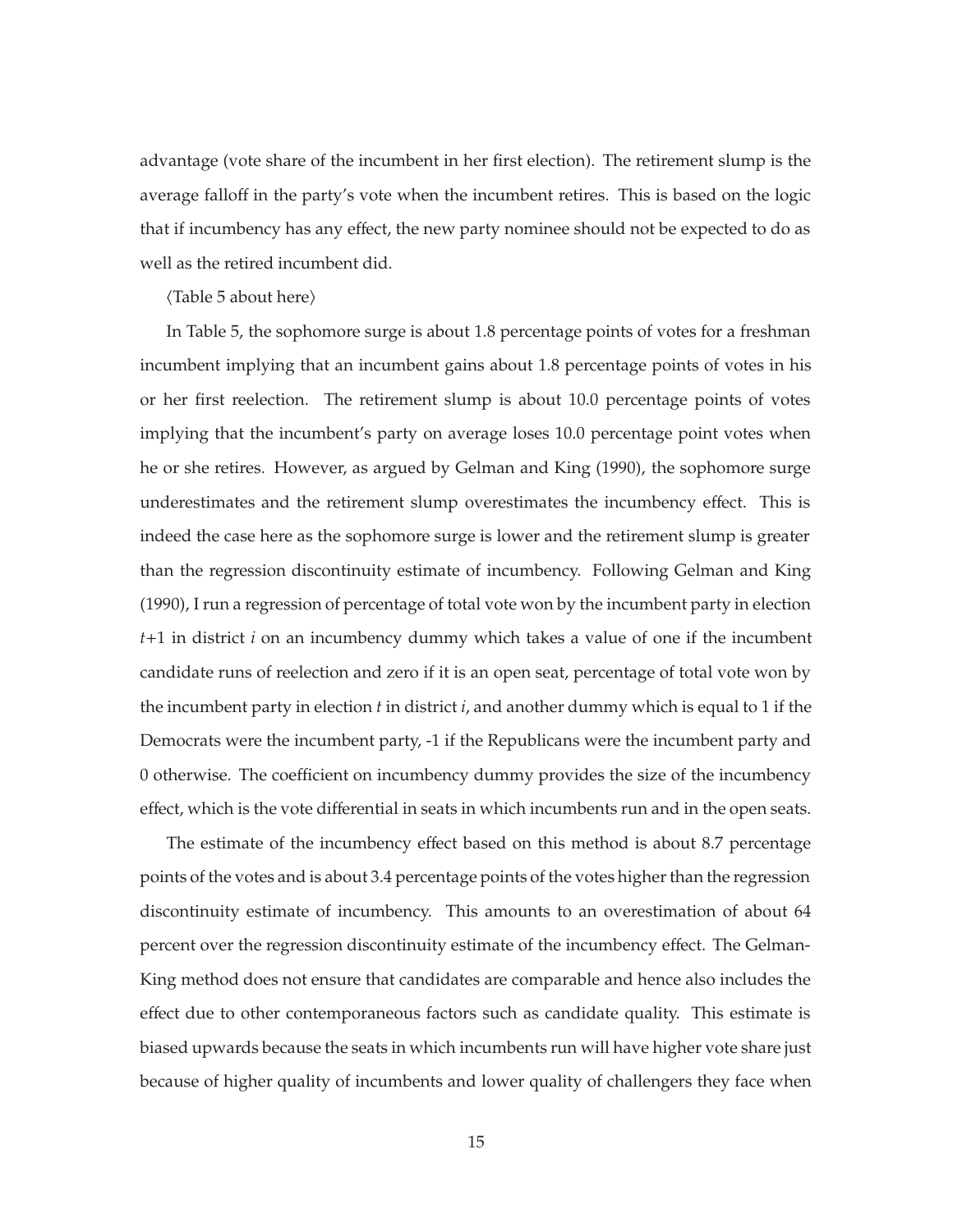compared with the vote share in the open seats. However, this bias is not present in the regression discontinuity estimates of incumbency as incumbents and non-incumbents are similar in quality to each other.

### **7 Conclusions and Extensions**

This paper estimates the causal effect of incumbency using a quasi-experimental research design, the regression discontinuity technique. The causal effect is identified by comparing winners and losers in closely contested elections. In such contests, incumbents and nonincumbents are similar in quality, and hence, any difference in their electoral outcome in the next election provides an unbiased estimate of the incumbency effect. I find that there is a large advantage to incumbency in the elections to the lower chamber at the state level. An incumbent candidate is about 30 percentage points more likely to win an election and wins 5.3 percentage points more votes in the next election compared with a challenger. However, the incumbency effect estimated in this paper is lower than the estimates from other existing methods. These methods suffer from a significant selection bias as I show that there are preexisting quality differences between incumbents and non-incumbents. Incumbency also bestows a strong deterrent effect as the difference between the probability of rerunning for incumbents and non-incumbents of similar quality is about 53 percentage points.

The results of this paper may be extended to study the following issues. First, it will be interesting to examine how the incumbency effects changes overtime and across states. This would throw light on whether the incumbency effect has increased recently as some studies have found. Second, how can the variation in the incumbency effects across states be explained? At the state level, the incumbency advantage is found to depend on a factor called professionalisation. Different measures of professionalisation are said to affect the incumbency advantage. These include personal staff and trips back home, operating budgets available to the legislator and salary. Based on the regression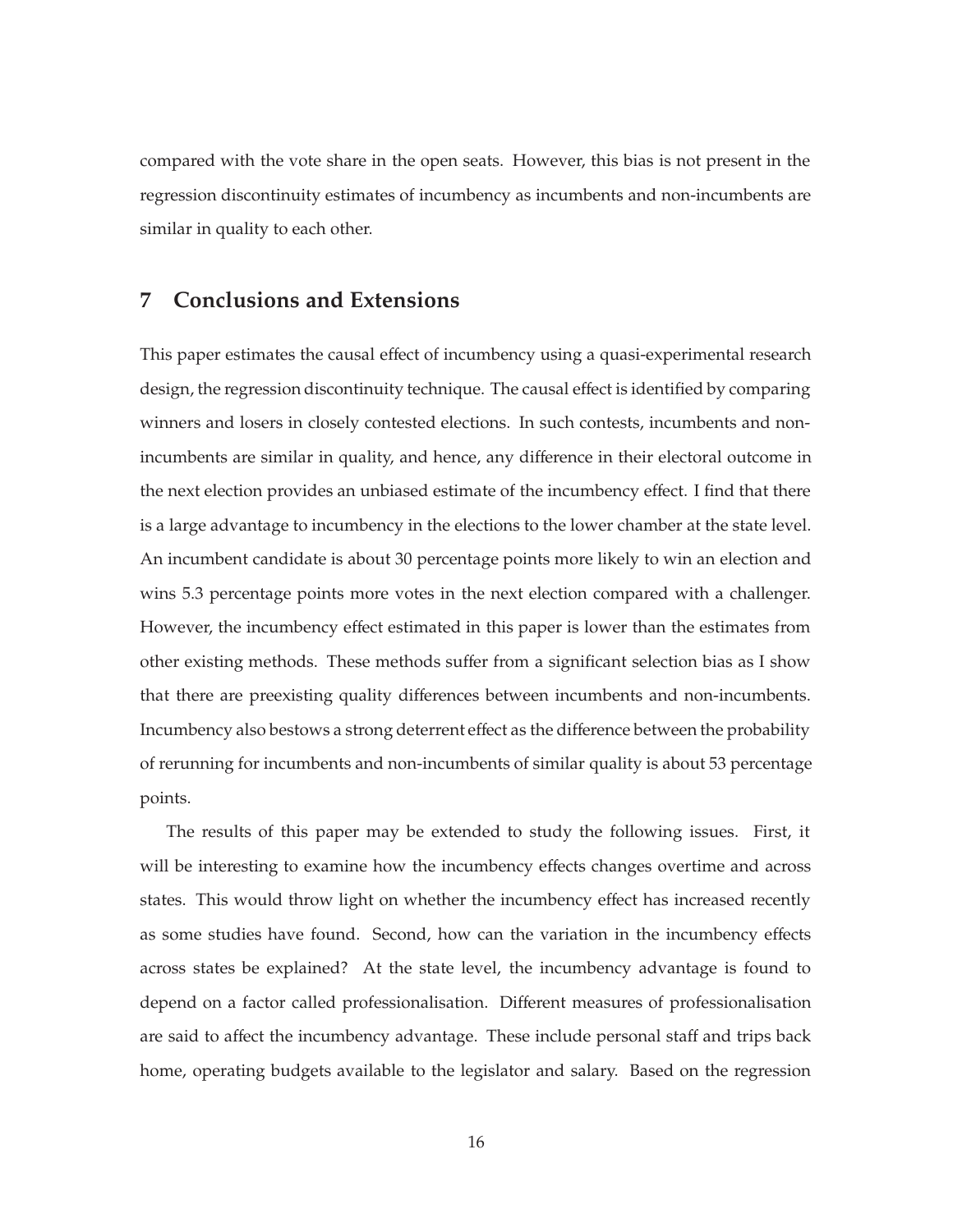discontinuity estimates of the incumbency effects, the extension will weigh the relative effect of different measures of professionalisation. Finally, one important implication of the positive incumbency effect is the longer tenure of the elected officials. It will be interesting to examine if the longer tenure of the incumbents results in political shirking.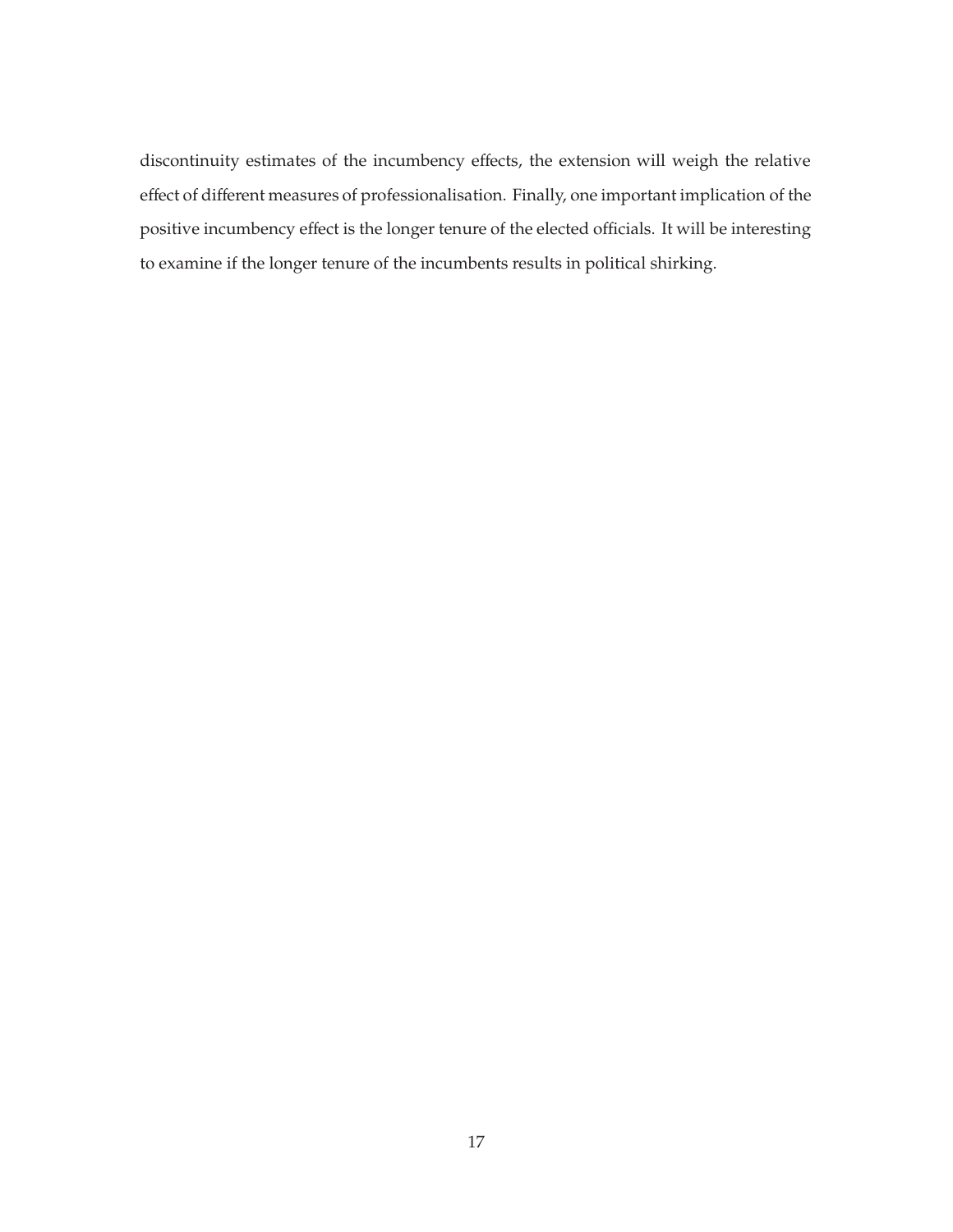## **References**

- [1] Alford, J. R., and J. R. Hibbing (1981). "Increased Incumbency Advantage in the House.", *Journal of Politics*, 43(4), 1042-61.
- [2] Ansolabehere, S., and J. Snyder (2002). "Using Term Limits to Estimate Incumbency Advantages When Oceholders Retire Strategically.", *Legislative Studies Quarterly*, 39(4), 487-515.
- [3] Berry, W. J., M. B. Berkman, and S. Schniederman (2000). "Legislative Professionalism and Incumbent Reelection: The Development of Institutional Boundaries.", *American Political Science Review*, 82(1), 133-54.
- [4] Berry, W. D., and T. M. Carsey. (2004). Revised Candidate-Level State Legislative Returns with Adjusted Candidate Names, 1968-1989 [Computer file]. ICPSR03938-v1. Tallahassee, FL: Florida State University [producer], Ann Arbor, MI; Inter-university Consortium for Political and Social Research [distributor].
- [5] Breaux, D. (1990). "Specifying the Impact of Incumbency on State Legislative Elections: A District-level Analysis.", *American Politics Quarterly*, 18(3), 270-86.
- [6] Carey, J. M., R. G. Niemi, and L. J. Powell (2000). "Incumbency and Probability of Reelection in State Legislative Elections.", *Journal of Politics*, 62(3),671-700.
- [7] Cover, A. D. (1977). "One Good Term Deserves Another: The Advantage of Incumbency in Congressional Elections.", *American Journal of Political Science*, 21(3), 523-541.
- [8] Cover, A. D., and D. R. Mayhew (1977). "Congressional Dynamics and the Decline of Competitive Congressional Elections", In *Congress Reconsidered*, ed. Lawrence C. Dodd and Bruce I. Oppenheimer, New York, Praeger.
- [9] Cox, G. W., and S. Mogenstern (1993). "The Increasing Advantage in the US States.", *Legislative Studies Quarterly*, 18(4), 495-511.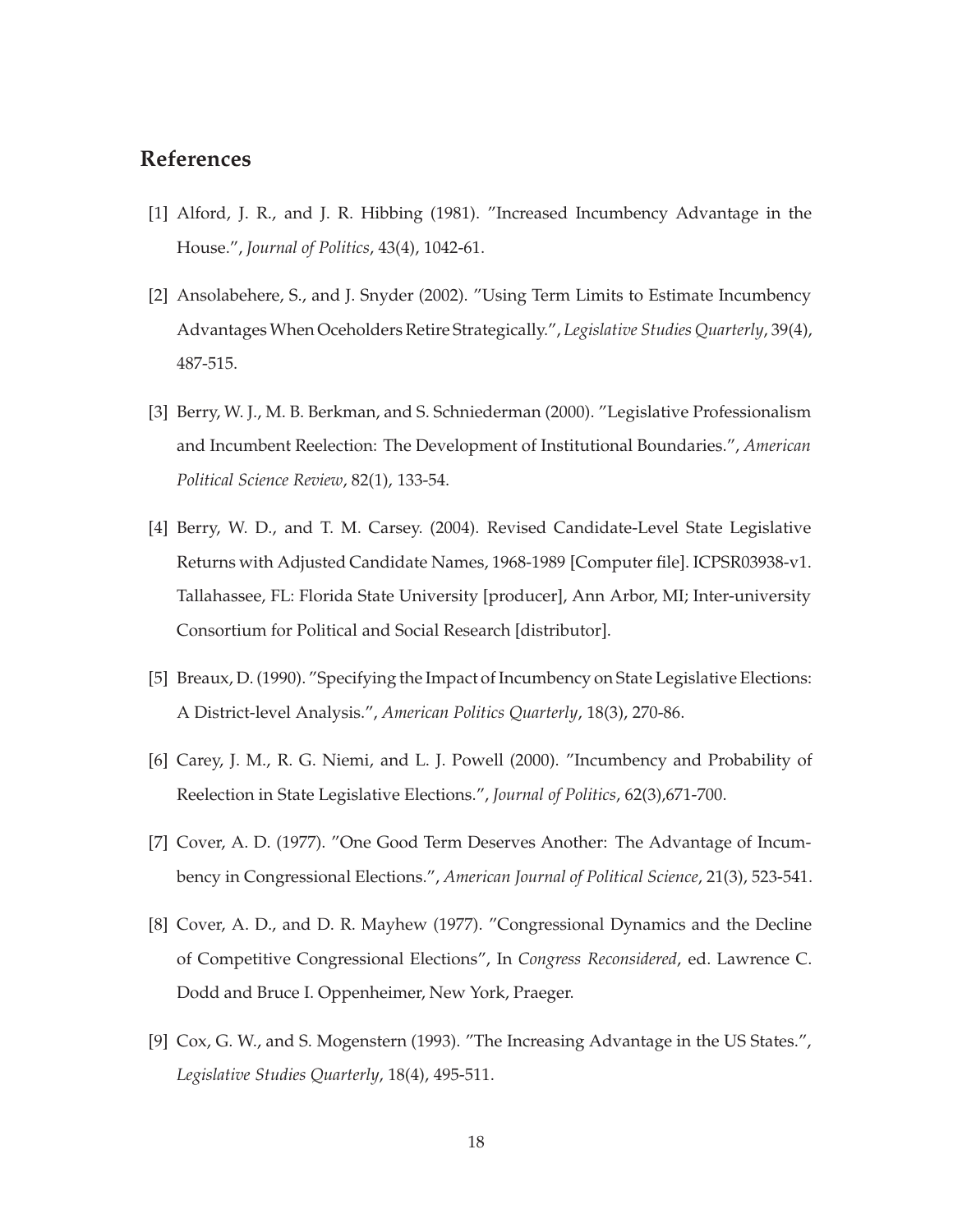- [10] Cox, G. W., and S. Mogenstern (1995). "The Incumbency Advantage in the Multimember Districts: Evidence from the U.S. States.", *Legislative Studies Quarterly*, 20(3), 329-349.
- [11] Gelman, A., and G. King (1990). "Estimating Incumbency Advantage without Bias.", *American Journal of Political Science*, 34(4), 1142-1164.
- [12] Hahn, J., P. Todd and W. Van Der Klaauw (2001). "Identification and Estimation of Treatment Effects with a Regression-Discontinuity Design.", *Econometrica*, 69(1), 201- 209.
- [13] Holbrook, T. M., and C. M. Tidmarch (1991). "Sophomore Surge in State Legislative Elections, 1968-1986.", *Legislative Studies Quarterly*, 16(1), 49-63.
- [14] Jacobson, G. C. (1978). "The Effects of Campaign Spending in Congressional Elections.", *American Political Science Review*, 72(2), 469-91.
- [15] Jacobson, G. C. (1980). *Money in Congressional Elections*. New Haven, CT, Yale University Press.
- [16] Jacobson, G. C. (1985). "Money and Votes Reconsidered: Congressional Elections, 1972-1982.", *Public Choice*, 47, 7-62.
- [17] Jacobson, G. C. (1987). "The Marginals Never Vanished: Incumbency and Competition in Elections to the U. S. House of Representatives.", *American Journal of Political Science*, 31(1), 126-141.
- [18] Jewell, M., and D. Breaux (1988). "The Effect of Incumbency on State Legislative Elections.", *Legislative Studies Quarterly*, 13(4), 495-514.
- [19] Lee, D (2008). "Randomized Experiments from Non-random Selection in U.S. House Elections.", *Journal of Econometrics*, 142, 675-97.
- [20] Lee, D., E. Moretti, and M. Butler (2004). "Do Voters Affect or Elect Policies? Evidence from the U.S. House.", *Quarterly Journal of Economics*, 119(3), 807-59.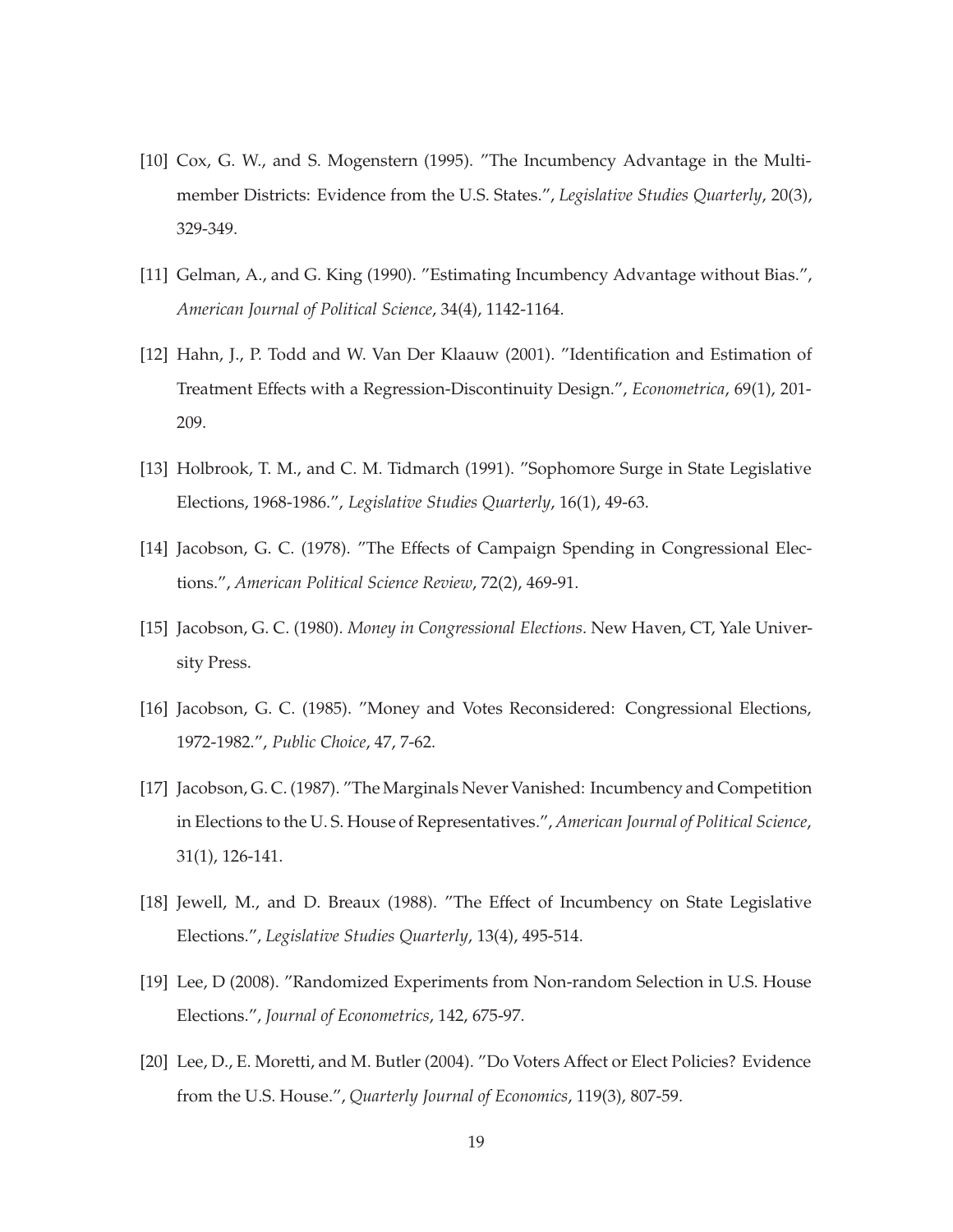- [21] Levitt, S. D. (1994). "Using Repeat Challengers to Estimate the Effect of Campaign Spending on Election Outcomes in the United States House.", *Journal of Political Economy*, 102(4), 777-798.
- [22] Levitt, S. D., and C. D. Wolfram (1997). "Decomposing the Sources of Incumbency Advantage in the U.S. House.", *Legislative Studies Quarterly*, 22,(1), 45-60.
- [23] Thistlethwaite, D. L., and D. T. Campbell (1960). "Regression Discontinuity Analysis: An alternative to the ex post facto experiment.", *Journal of Educational Psychology*, 51, 309-17.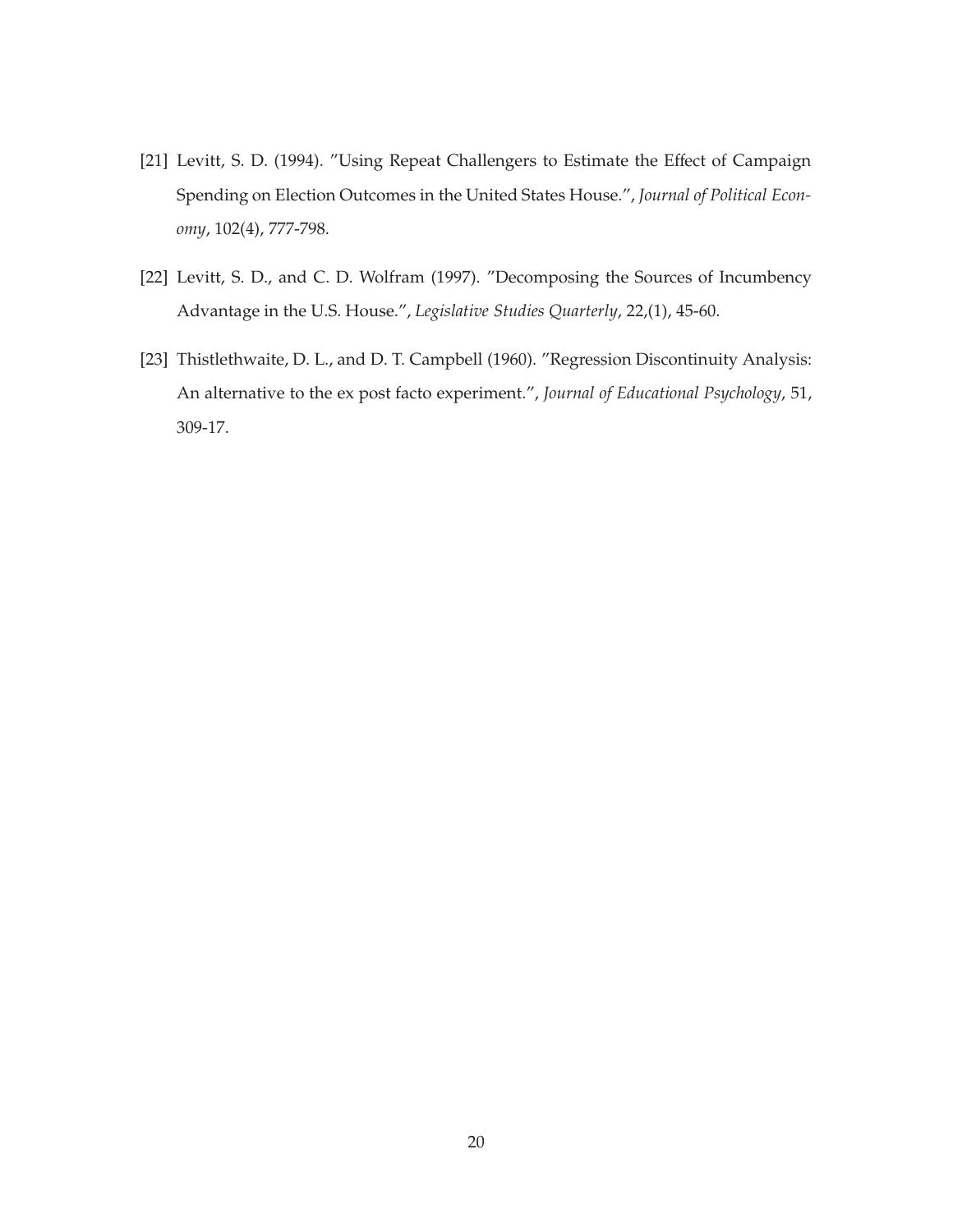

Figure 1: The Incumbency Effects: Conditional on Rerunning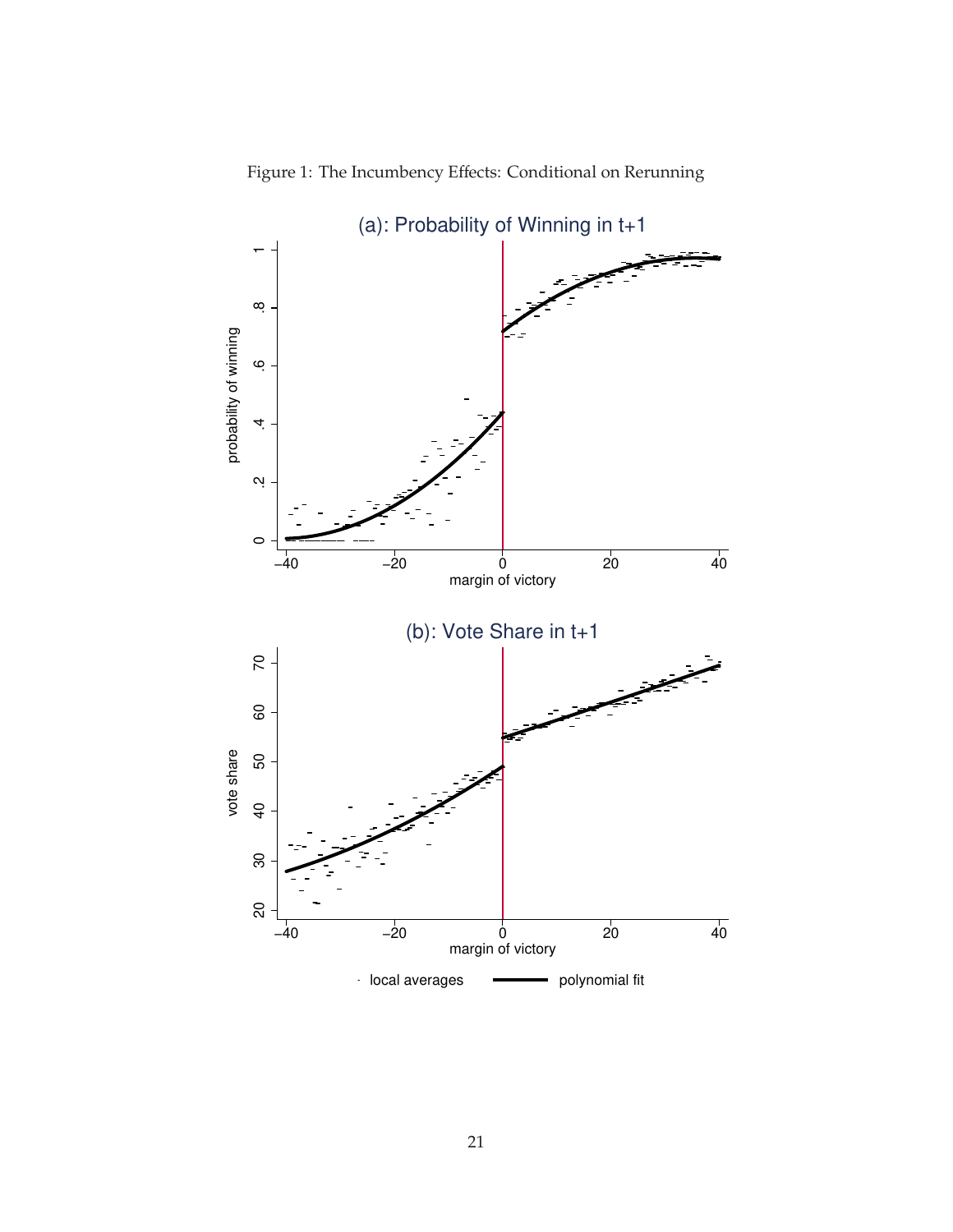

Figure 2: Probability of Rerunning in t+1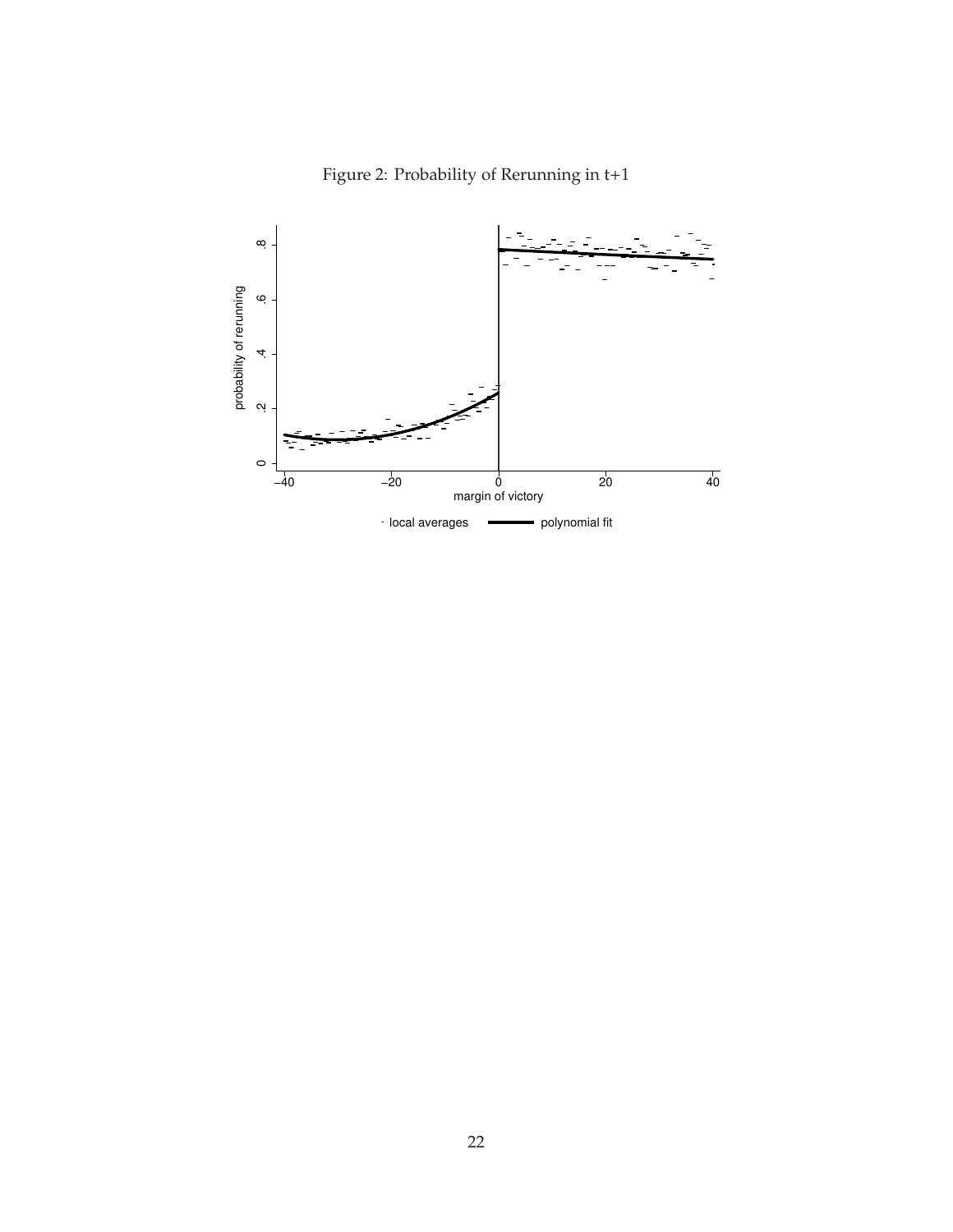

## Figure 3: Continuity of Candidate Characteristics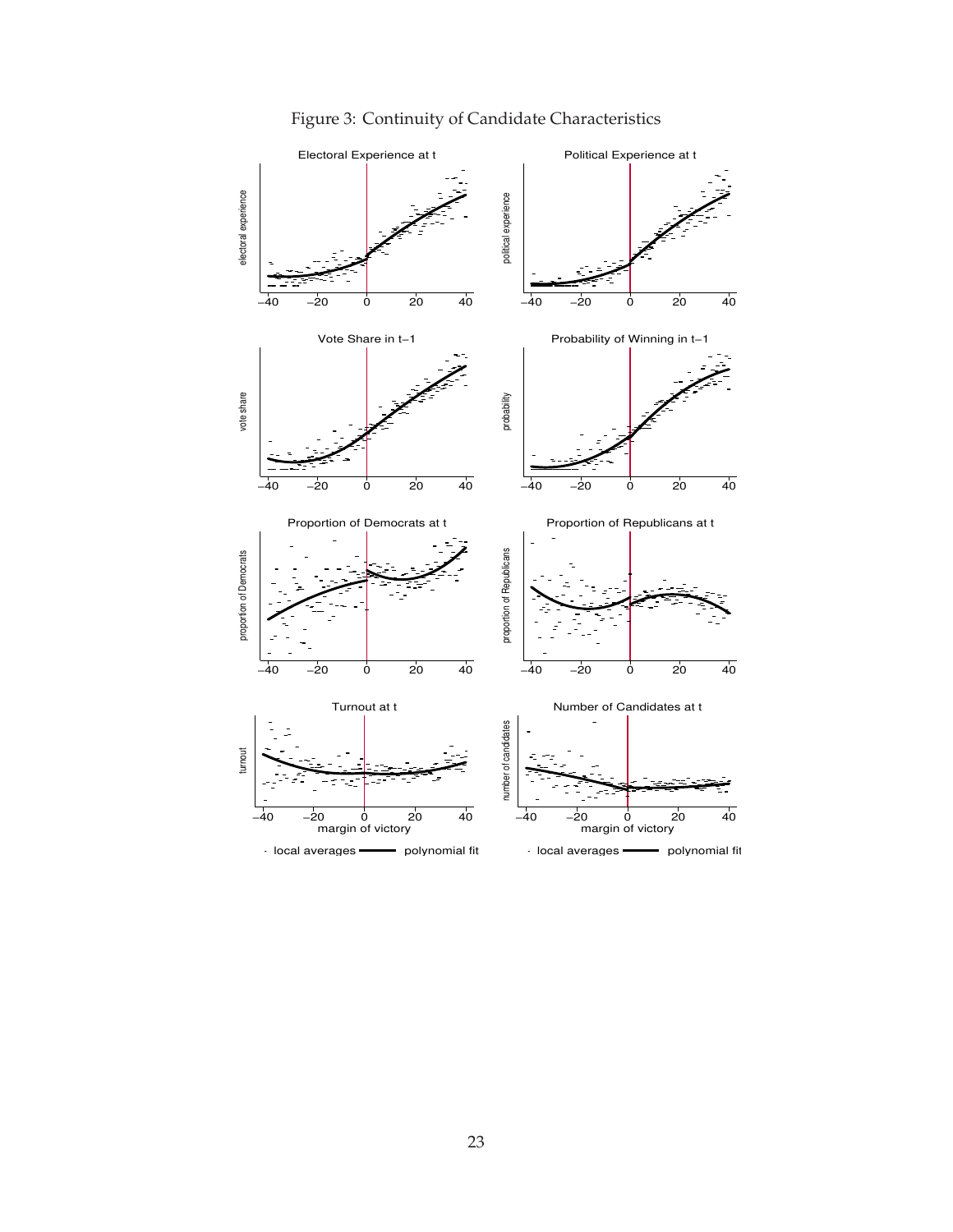| (1)                             | (2)      | (3)                      | (4).                                   | (5)            |  |
|---------------------------------|----------|--------------------------|----------------------------------------|----------------|--|
|                                 |          |                          | Differences between winners and losers |                |  |
|                                 | All      | $ $ margin $  \leq 25\%$ | $ $ margin $  \leq 5$ %                | Polynomial fit |  |
| Probability of winning in $t+1$ | $0.73*$  | $0.58*$                  | $0.36*$                                | $0.30*$        |  |
|                                 | (0.006)  | (0.01)                   | (0.02)                                 | (0.04)         |  |
| Vote share in $t+1$             | $29.1*$  | $16.3*$                  | $8.7*$                                 | $5.3*$         |  |
|                                 | (0.31)   | (0.32)                   | (0.51)                                 | (0.84)         |  |
| Vote share in $t-1$             | $27.0*$  | $15.3*$                  | $4.7*$                                 | 0.7            |  |
|                                 | (0.67)   | (0.76)                   | (1.3)                                  | (1.9)          |  |
| Probability of winning in $t-1$ | $0.41*$  | $0.25*$                  | $0.07*$                                | 0.01           |  |
|                                 | (0.01)   | (0.01)                   | (0.02)                                 | (0.03)         |  |
| Electoral experience            | $0.82*$  | $0.50*$                  | $0.20*$                                | 0.11           |  |
|                                 | (0.03)   | (0.03)                   | (0.05)                                 | (0.07)         |  |
| Political experience            | $0.89*$  | $0.53*$                  | $0.19*$                                | 0.08           |  |
|                                 | (0.03)   | (0.03)                   | (0.05)                                 | (0.07)         |  |
| Proportion of Democrats         | $0.175*$ | $0.03*$                  | 0.03                                   | 0.03           |  |
|                                 | (0.01)   | (0.01)                   | (0.03)                                 | (0.04)         |  |
| Proportion of Republicans       | $-0.04*$ | $0.04*$                  | $-0.01$                                | $-0.03$        |  |
|                                 | (0.01)   | (0.01)                   | (0.02)                                 | (0.04)         |  |
| Turnout                         | $-741$   | $-141$                   | $-569$                                 | 394            |  |
|                                 | (460)    | (619)                    | (1,223)                                | (1,253)        |  |
| Number of candidates            | $-0.11*$ | $-0.04**$                | 0.00                                   | 0.01           |  |
|                                 | (0.01)   | (0.02)                   | (0.03)                                 | (0.05)         |  |
| Observations                    | 16,468   | 9,015                    | 2,260                                  | 16,468         |  |

Table 1: Estimation of the Incumbency Effects and Continuity Checks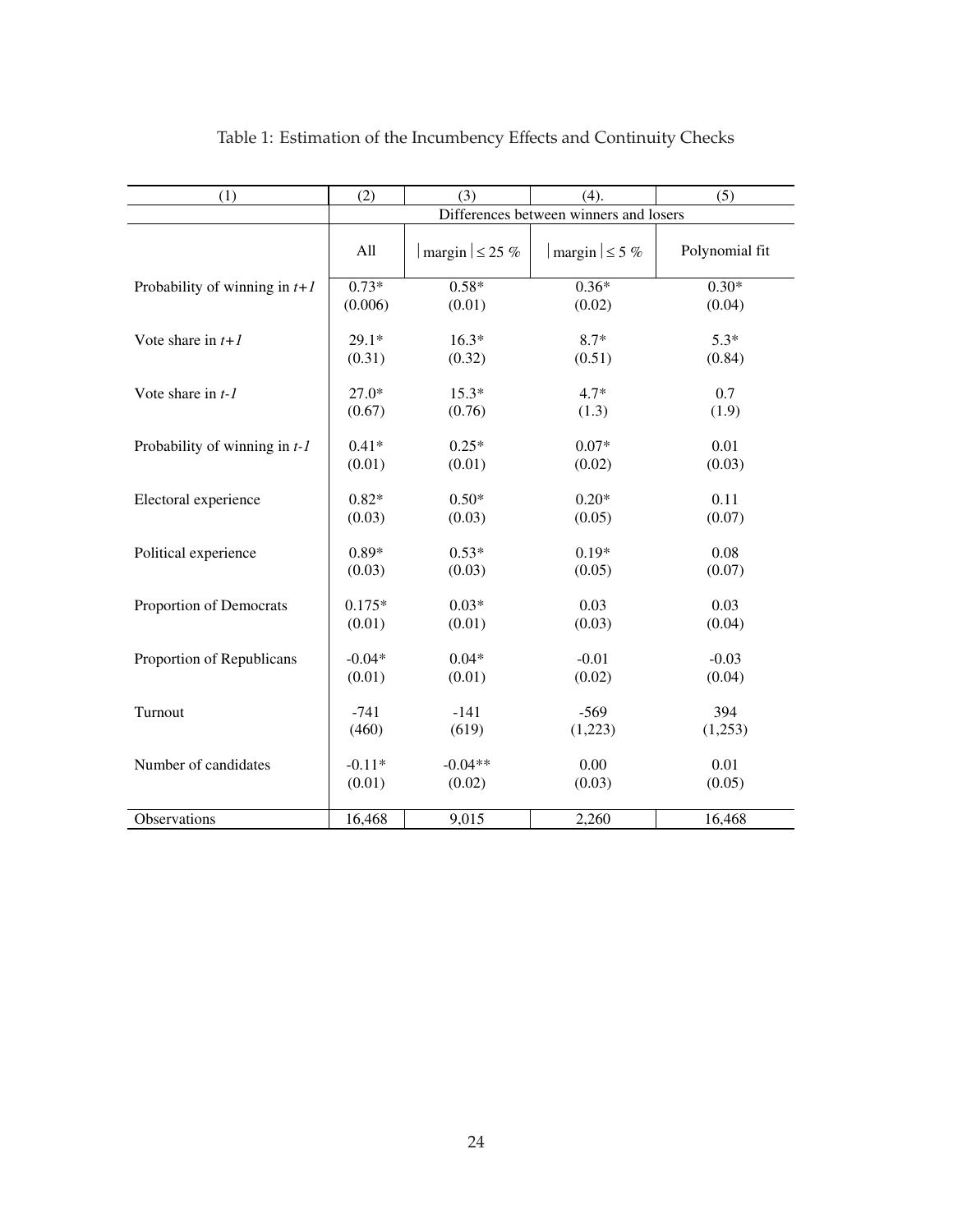|                              | (1)                                                                      | (2)            | (3)            | (4)            | (5)      | (6)                                |
|------------------------------|--------------------------------------------------------------------------|----------------|----------------|----------------|----------|------------------------------------|
| Dependent<br>variable        | Difference in probability of winning in $t+1$ between winners and losers |                |                |                |          | Probability<br>difference in $t-1$ |
|                              | $0.302*$                                                                 | $0.306*$       | $0.300*$       | $0.298*$       | $0.300*$ | 0.001                              |
|                              | (0.040)                                                                  | (0.037)        | (0.037)        | (0.036)        | (0.037)  | (0.003)                            |
| Electoral<br>experience      | No                                                                       | Yes            | $\rm No$       | $\rm No$       | Yes      | Yes                                |
| Political<br>experience      | No                                                                       | Yes            | No             | No             | Yes      | Yes                                |
| Vote share in<br>$t-1$       | N <sub>o</sub>                                                           | N <sub>0</sub> | Yes            | N <sub>0</sub> | Yes      | Yes                                |
| Win in $t-1$                 | N <sub>o</sub>                                                           | N <sub>0</sub> | Yes            | N <sub>o</sub> | Yes      |                                    |
| Proportions of<br>Democrats  | No                                                                       | No             | No             | Yes            | Yes      | Yes                                |
| Proportion of<br>Republicans | N <sub>o</sub>                                                           | No             | N <sub>o</sub> | Yes            | Yes      | Yes                                |
| Turnout                      | N <sub>0</sub>                                                           | N <sub>o</sub> | N <sub>o</sub> | N <sub>o</sub> | Yes      | Yes                                |
| Number of<br>candidates      | No                                                                       | No             | No             | N <sub>o</sub> | Yes      | Yes                                |
| State fixed<br>effects       | Yes                                                                      | Yes            | Yes            | Yes            | Yes      | Yes                                |
| Time fixed<br>effects        | Yes                                                                      | Yes            | Yes            | Yes            | Yes      | Yes                                |
| Observations                 | 16,468                                                                   | 16,449         | 16,449         | 16,449         | 16,449   | 16,449                             |

Table 2: Incumbency Effects Measured by the Probability Difference: Alternative Specifications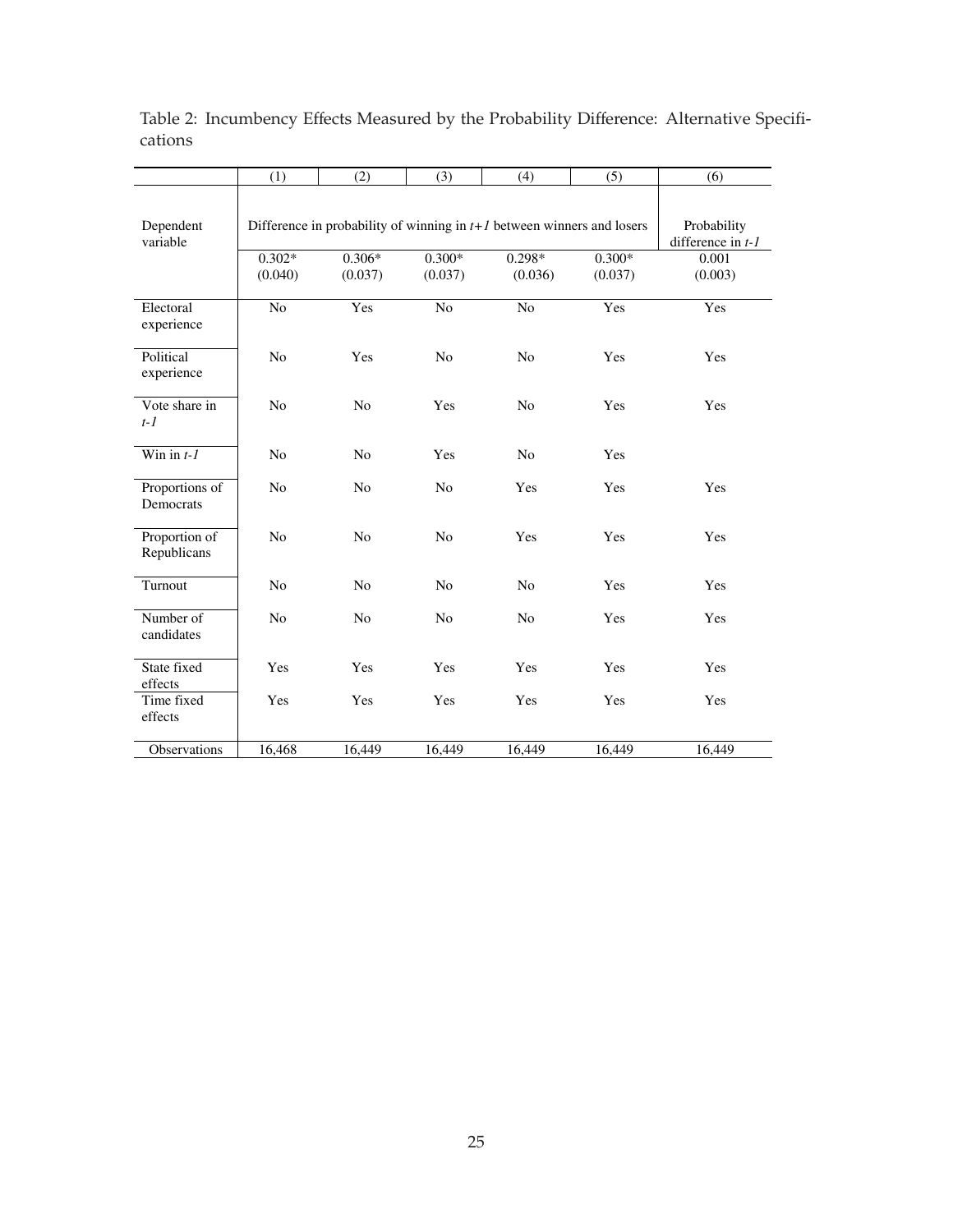|                              | (1)                                                           | (2)            | (3)            | (4)            | (5)    | (6)                                   |
|------------------------------|---------------------------------------------------------------|----------------|----------------|----------------|--------|---------------------------------------|
| Dependent<br>variable        | Difference in vote shares in $t+1$ between winners and losers |                |                |                |        | Vote share<br>difference in $t$ - $l$ |
|                              | $5.3*$                                                        | $5.4*$         | $5.2*$         | $5.1*$         | $5.3*$ | $-0.11$                               |
|                              | (0.84)                                                        | (0.86)         | (0.88)         | (0.82)         | (0.90) | (0.62)                                |
| Electoral<br>experience      | N <sub>o</sub>                                                | Yes            | N <sub>o</sub> | N <sub>o</sub> | Yes    | Yes                                   |
| Political<br>experience      | N <sub>o</sub>                                                | Yes            | N <sub>o</sub> | N <sub>o</sub> | Yes    | Yes                                   |
| Vote share in<br>$t-1$       | N <sub>o</sub>                                                | N <sub>0</sub> | Yes            | N <sub>0</sub> | Yes    |                                       |
| Win in $t-1$                 | N <sub>o</sub>                                                | N <sub>0</sub> | Yes            | N <sub>0</sub> | Yes    | Yes                                   |
| Proportions of<br>Democrats  | N <sub>o</sub>                                                | N <sub>0</sub> | N <sub>o</sub> | Yes            | Yes    | Yes                                   |
| Proportion of<br>Republicans | N <sub>o</sub>                                                | N <sub>o</sub> | N <sub>o</sub> | Yes            | Yes    | Yes                                   |
| Turnout                      | N <sub>0</sub>                                                | N <sub>0</sub> | N <sub>0</sub> | N <sub>o</sub> | Yes    | Yes                                   |
| Number of<br>candidates      | No                                                            | No             | No             | N <sub>o</sub> | Yes    | Yes                                   |
| State fixed<br>effects       | Yes                                                           | Yes            | Yes            | Yes            | Yes    | Yes                                   |
| Time fixed<br>effects        | Yes                                                           | Yes            | Yes            | Yes            | Yes    | Yes                                   |
| Observations                 | 16,468                                                        | 16,449         | 16,449         | 16,449         | 16,449 | 16,449                                |

Table 3: Incumbency Effects Measured by the Vote Differences: Alternative Specifications

Note: Standard errors are in the parentheses and are clustered at the state level. Each regression includes an indicator variable for victory in t, a fourth-order polynomial in margin of victory and their interactions, and state-year fixed effects as the right-hand-side variables in addition to the covariates being included in this table. One star (\*), two stars (\*\*) and three stars (\*\*\*) indicate significant at  $1\%$ ,  $5\%$  and  $10\%$  levels of significance, respectively.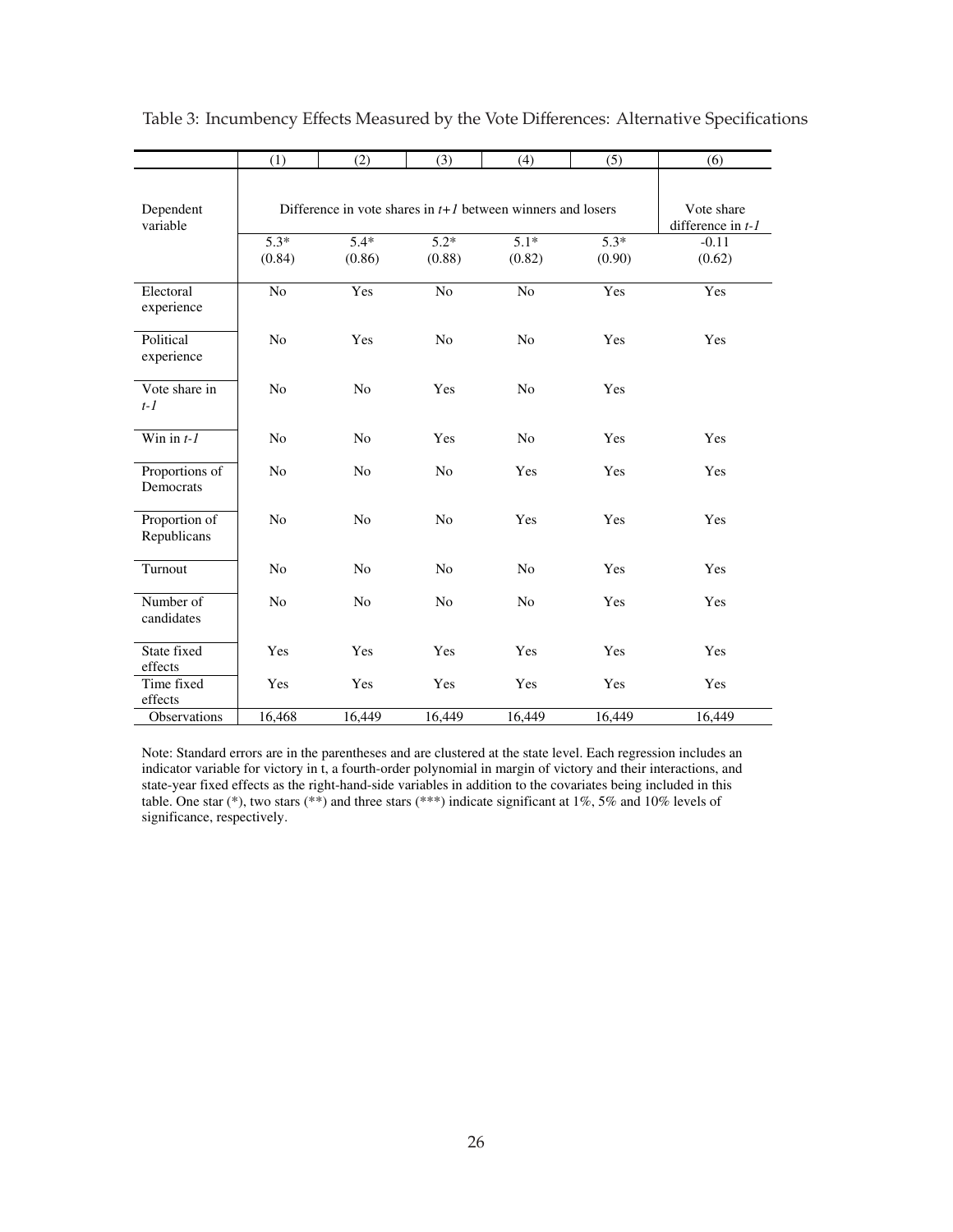| <b>METHODOLOGY</b> | <b>SIZE OF THE</b>       |  |  |
|--------------------|--------------------------|--|--|
|                    | <b>INCUMBENCY EFFECT</b> |  |  |
|                    |                          |  |  |
| Sophomore surge    | 1.8                      |  |  |
|                    |                          |  |  |
|                    |                          |  |  |
| Retirement slump   | 10.0                     |  |  |
|                    |                          |  |  |
| Gelman-King        | 8.7                      |  |  |
|                    |                          |  |  |
| <b>RDD</b>         | 5.3                      |  |  |
|                    |                          |  |  |
|                    |                          |  |  |

Table 4: A Comparison of RDD with Previous Methodologies